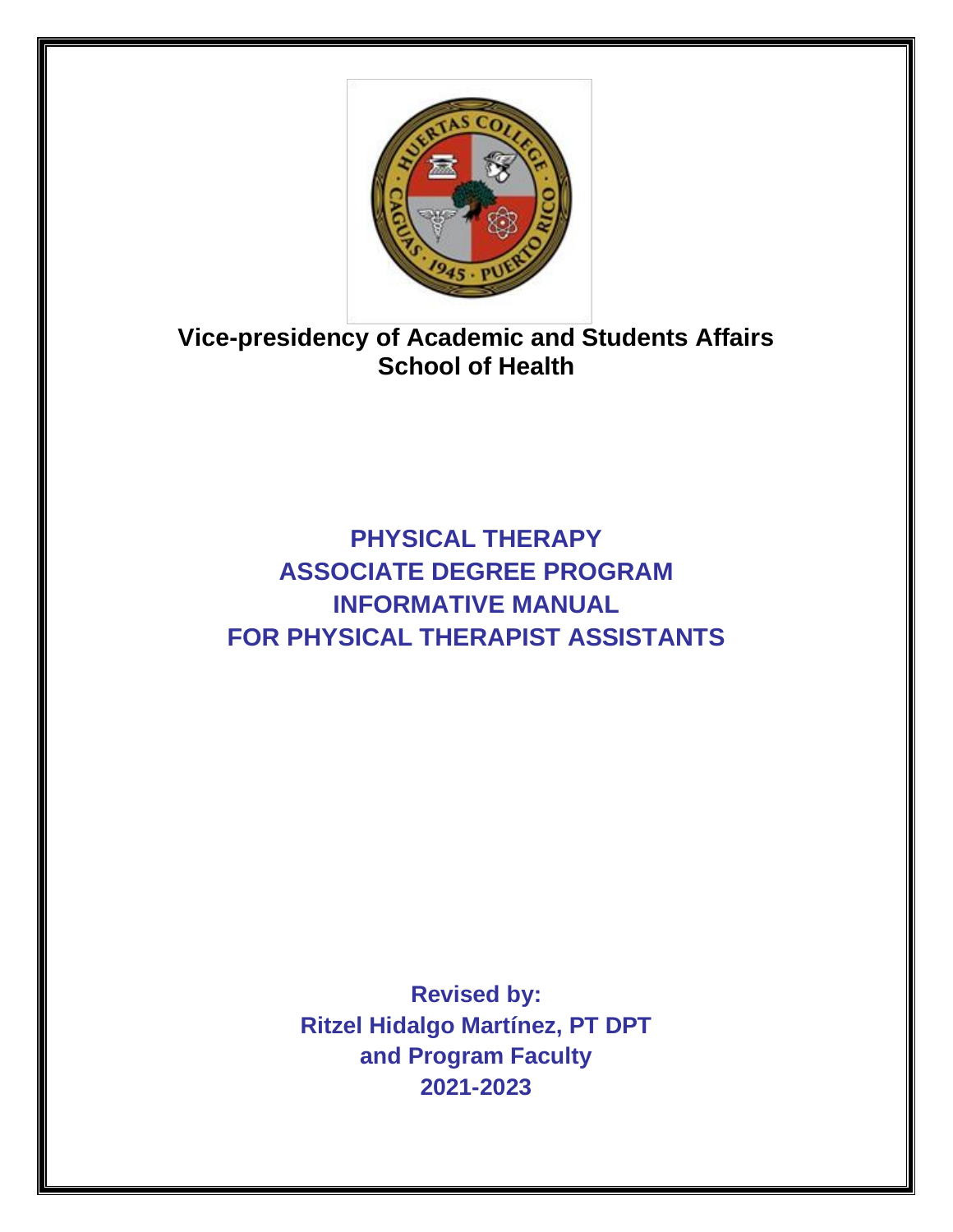# **Table of Contents**

| 1.                                                                                                                                                                                                      |
|---------------------------------------------------------------------------------------------------------------------------------------------------------------------------------------------------------|
| 3.<br>4.<br>5.<br>General Responsibilities of the Physical Therapist Assistant 11<br>6.<br>Section 504 of the Rehabilitation Act of 1973 -Reasonable<br>7.<br>8.<br>9.<br>10 <sub>1</sub><br>11.<br>12. |
|                                                                                                                                                                                                         |
| Curricular Sequence for the Physical Therapy Associate Degree Program  14                                                                                                                               |
|                                                                                                                                                                                                         |
| $\mathbf 1$ .<br>2.<br>3.<br>4.<br>5.<br>General Procedures for Retention, Recruitment, and Early Detection of<br>6.                                                                                    |
| 1.<br>2.                                                                                                                                                                                                |
| 2                                                                                                                                                                                                       |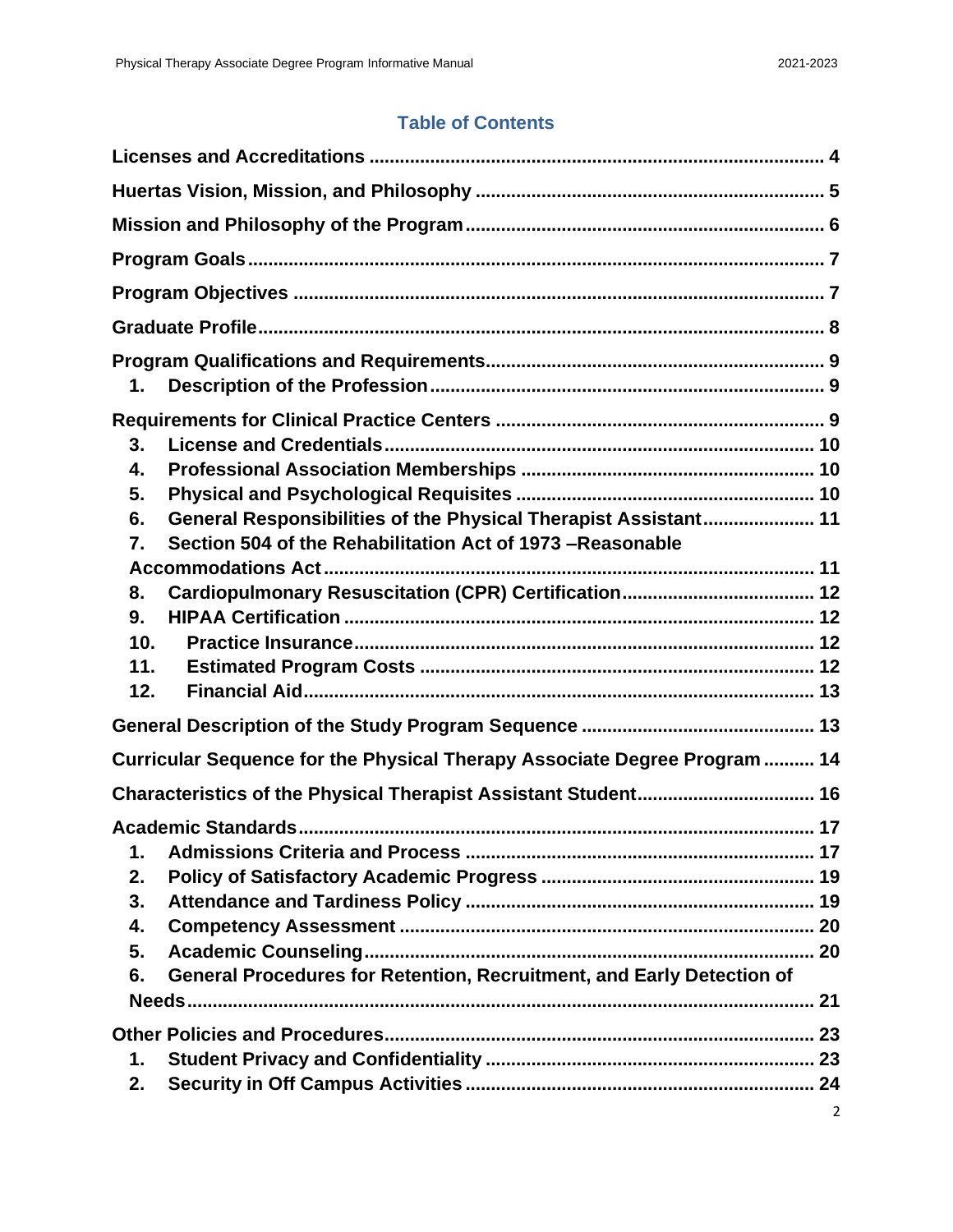| 3. Policy for Dismissal from the Program for Inappropriate Conduct or   |  |
|-------------------------------------------------------------------------|--|
|                                                                         |  |
| 4. Comments and Grievances from Individuals Outside the Institution  25 |  |

Huertas College does not discriminate against any person on account of race, color, gender, religion, age, political ideas or affiliation, ethnic origin, disabilities, pregnancy or military or civil status.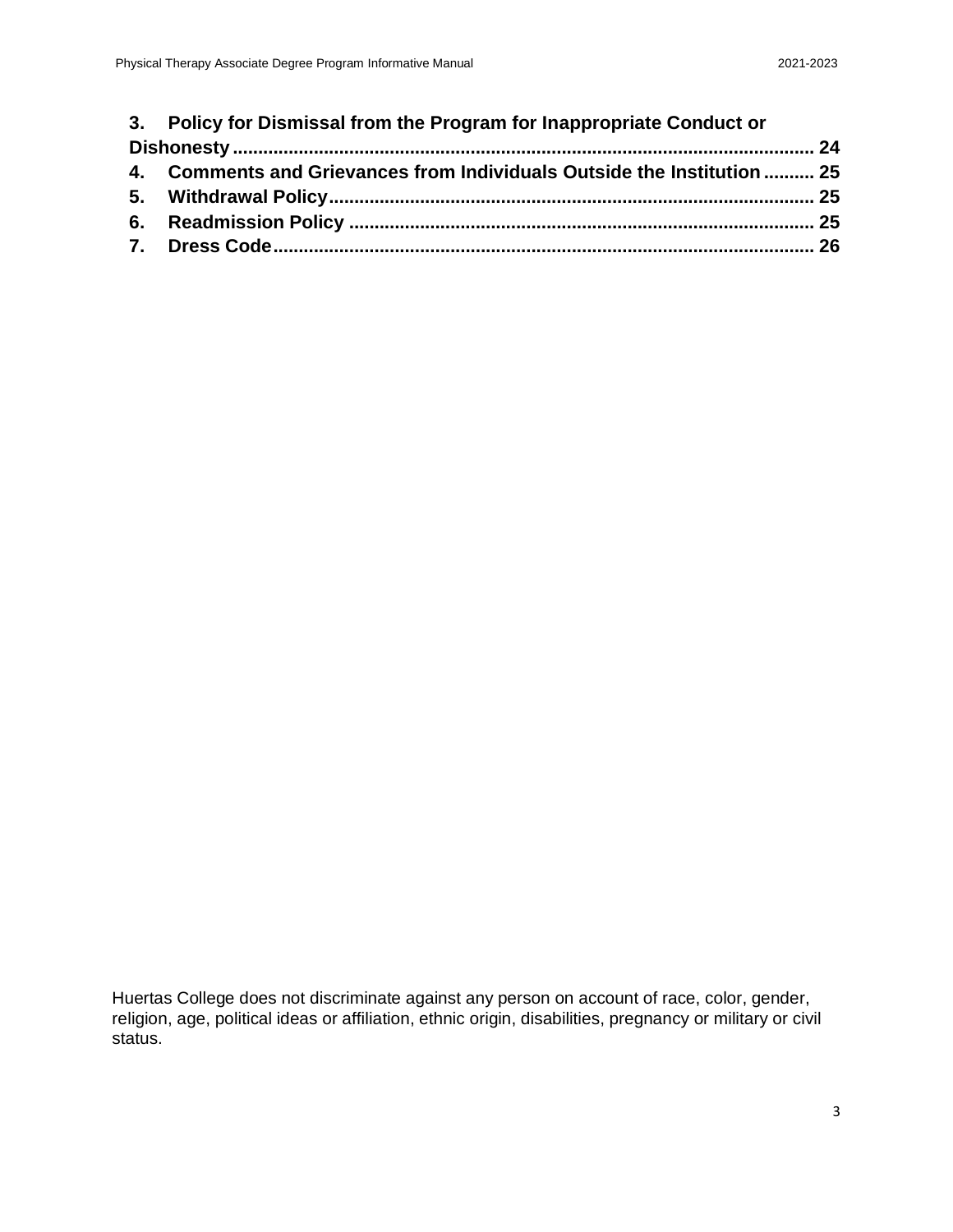### **Licenses and Accreditations**

- <span id="page-3-0"></span>1. The Puerto Rico Council of Education has provided the Institution with the corresponding licenses to operate.
- 2. Huertas College is accredited by the Middle States Commission on Higher Education, 3624 Market Street, Philadelphia, PA 19104, (267) 284-5000. Middle States Commission on Higher Education is recognized by the Secretary of Education of the United States and the Council for Higher Education Accreditation.
- 3. The Technology in Health Information Management Associate Degree is accredited by the Commission on Accreditation for Health Informatics and Information Management Education (CAHIIM).
- 4. PTA Program at Huertas College is accredited by the Commission on Accreditation in Physical Therapy Education (CAPTE), 3030 Potomac Ave., Suite 100, Alexandria Virginia 22305-3085; telephone: 703-706-3245; email: accreditation@apta.org; website: [http://www.capteonline.org.](http://www.capteonline.org/) The program's current status is probationary accreditation; for more information see <http://www.capteonline.org/WhatWeDo/RecentActions/PublicDisclosureNotices> .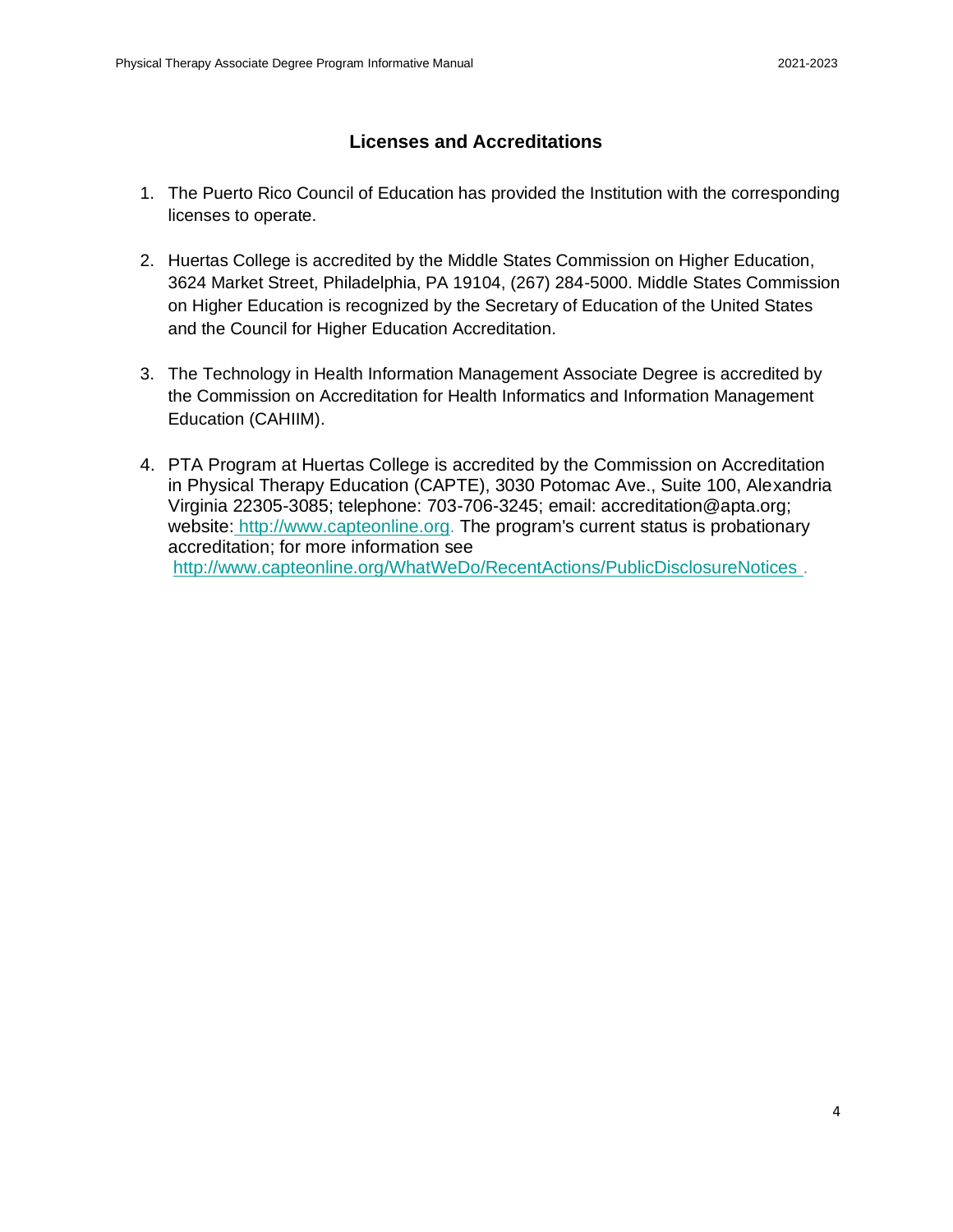#### **Huertas Vision, Mission, and Philosophy**

#### **Vision**

<span id="page-4-0"></span>To be an educational institution of excellence in teaching and service for the benefit of the community.

#### **Mission**

Huertas College is a leading institution committed to excellence in postsecondary education and social responsibility. It develops among its constituents intellectual, technological, and human competencies to achieve an inclusive and self-sufficient society.

#### **Philosophy**

Huertas College bases its existential purpose on teaching and preparing capable individuals who will be able to compete effectively in the occupational world and to contribute to society. The curricular offer of the College is in harmony with its principles; therefore it is aimed at satisfying the needs of the occupational market.

Huertas College is committed to a quality teaching-learning process; consequently it is wholeheartedly dedicated to the incorporation of new concepts and technologies in the daily activities taking place in the classrooms and Laboratories.

To sum it up, the Institution designates itself as a "community college" and, for that reason its activities are geared to satisfy the needs of its community. The College exists as a living, dynamic, and innovative entity which inspires hope in a modern and competitive Puerto Rico.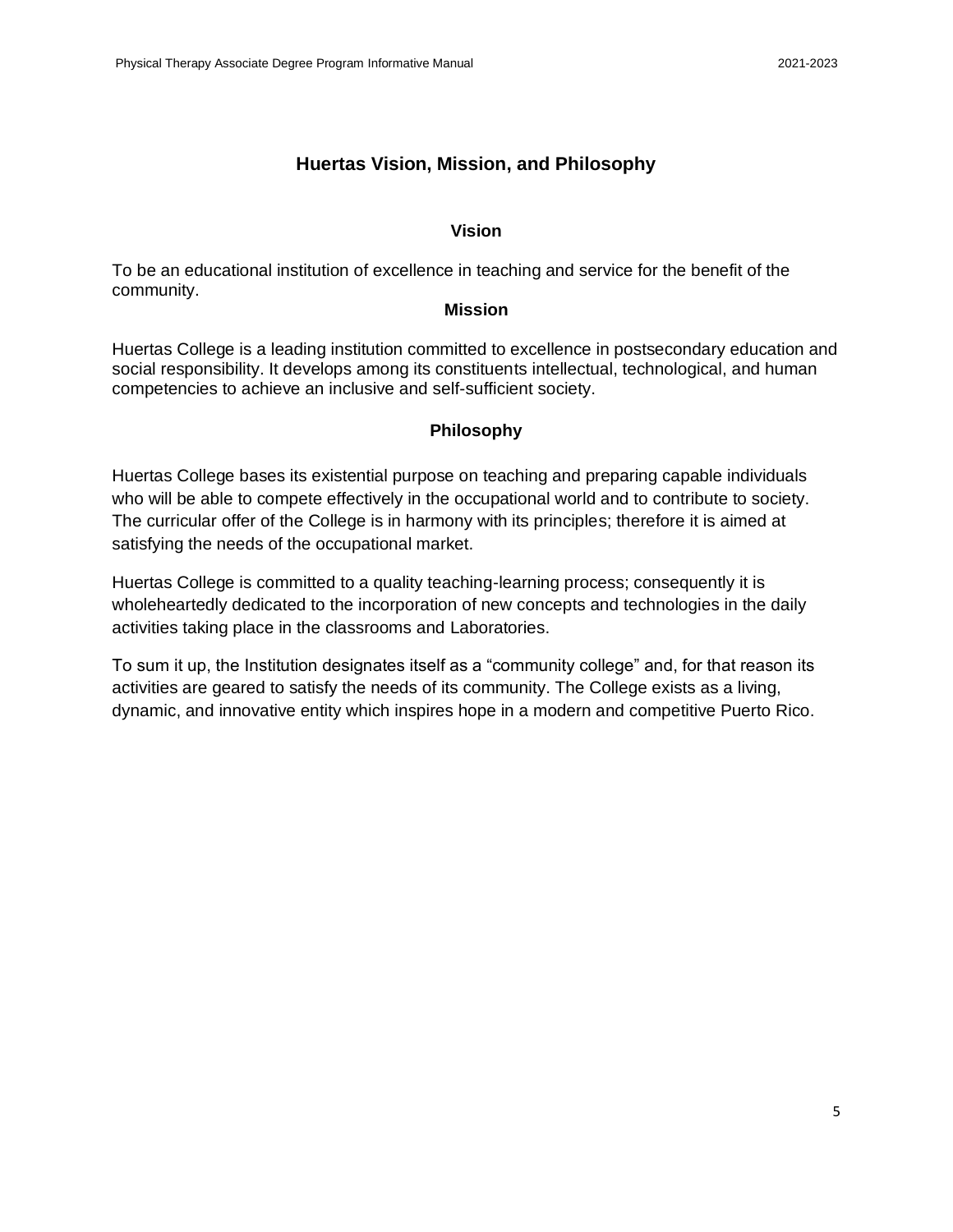# **Mission and Philosophy of the Program**

#### **Mission**

<span id="page-5-0"></span>In accordance with the mission of Huertas College (HC), the mission of the Physical Therapy Associate Degree Program is to facilitate the acquisition of the skills and knowledge needed to graduate physical therapist assistants with the highest standards of proficiency in Physical Therapy who are prepared to obtain and maintain the credentials that are required to practice the profession in Puerto Rico and offer entry level services anywhere.

The program pretends to graduate health services providers that are sure of themselves, that has the require skills to provide a competent service and who are compromise with the highest ethical standards to perform hi/her role in a safe, ethical and legal manner under the supervision of Licensed Physical Therapist.

#### **Philosophy**

The philosophy of the program is to contribute to the development of an integral, competent, and responsible person who is responsive to individual needs and capable of meeting the profession's expectations through the performance of his/her role as a Physical Therapist Assistant in an ethical, safe, and legal manner.

The Program is committed to foster in our students the development of critical thinking for the appropriate and effective application of selected components of Physical Therapy interventions and for handling emergencies and controversial situations while upholding at all times the ethical conduct standards of the profession established by the American Physical Therapy Association (APTA).

We expect to accomplish this through an integrated curriculum that includes an assortment of excellent academic and clinical experiences, a faculty with superior educational levels prepared with the most advanced clinical and pedagogical skills in the profession, and modeling by the academic and clinical faculties exemplifying the values and standards that regulate the profession.

We also intend to emphasize in our students the development of ethical, professional, and human values; tolerance to individual and cultural differences; and dedication to respond to the needs of the general community, while taking responsibility of their own learning and professional growth.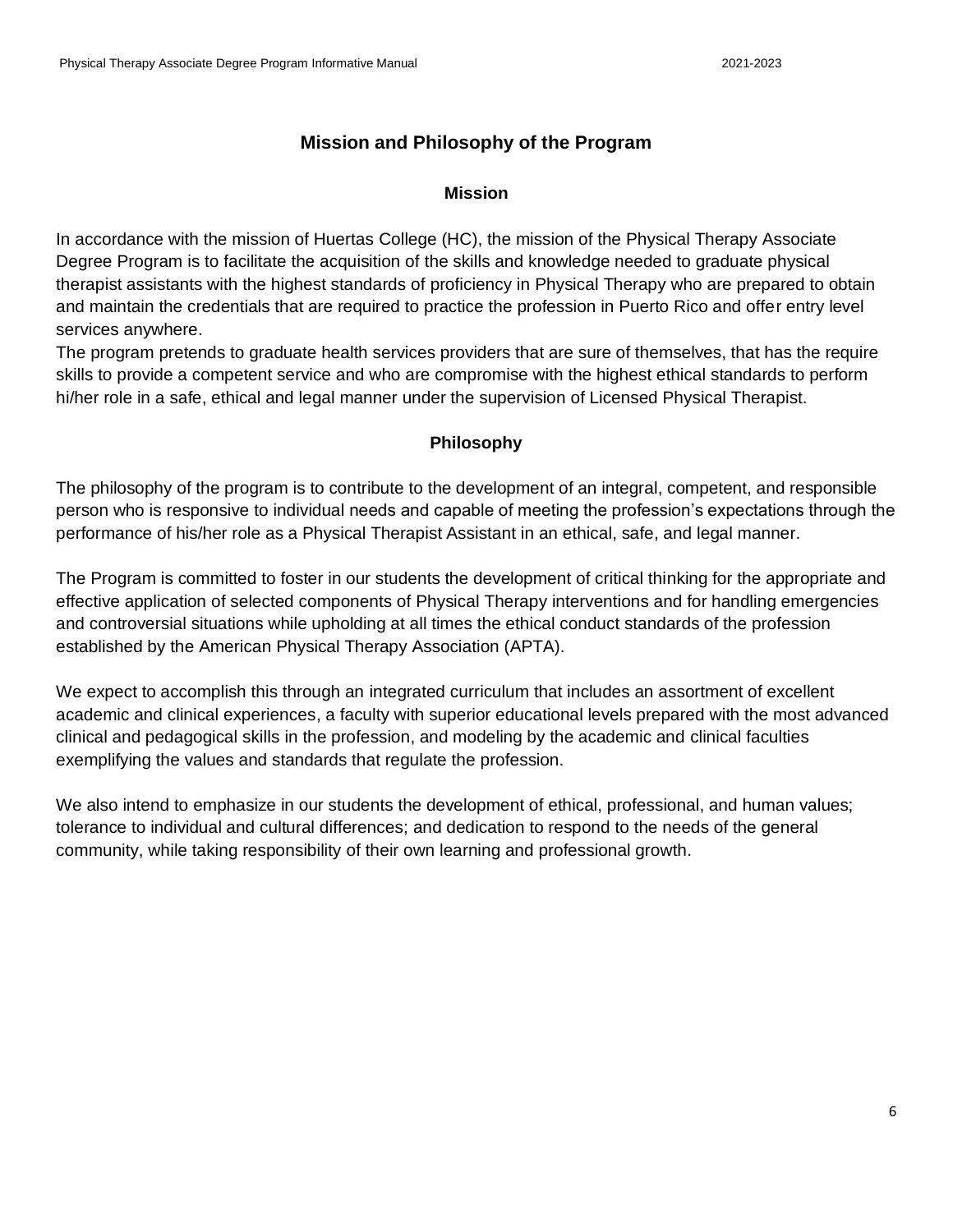# **Program Goals**

<span id="page-6-0"></span>1. To prepare students to work adeptly in the occupational world as Physical Therapist Assistants with the most advanced knowledge and skills in the Physical Therapy field.

2. To graduate Physical Therapist Assistants committed to offer Physical Therapy services of the highest quality in an ethical, safe, and legal manner, following legal regulations, and behaving in accordance with APTA's ethical standards of conduct.

3. To prepare the student, once graduated, to obtain and maintain the professional license required to practice the profession in Puerto Rico.

4. To foster in the students and the Program's graduates an ongoing interest for seeking up-to-date knowledge to maintain a level of proficiency corresponding to the needs of the patients/clients and the advances in the profession.

5. To obtain and maintain the Program's accreditation granted by the Accrediting Commission of Physical Therapy Programs and APTA (refer to the statement below).

# **Program Objectives**

- <span id="page-6-1"></span>1. To prepare the students with the entry level knowledge and skills in the Physical Therapy field.
- 2. To provide the students the necessary skills to offer a competent Physical Therapy services under the supervision of a Physical Therapist in an ethical, effective, legal, and safe manner.
- 3. To develop in the students' critical analysis skills for providing Physical Therapy services of the highest quality aimed at reaching the established goals and at making responsible clinical decisions.
- 4. To develop in the students oral and written communication skills in Spanish and English to achieve effective communication in all their interactions as Physical Therapist Assistants.
- 5. To develop in the students writing skills aimed at producing clear, precise, and effective documentation using the required formats in physical therapy and following legal and medical insurance regulations.
- 6. To prepare the students to perform as Physical Therapist Assistants following the profession Standards of Practice, American Physical Therapy Association Code of Ethics, and applicable local and federal regulations.
- 7. To develop socio-humanistic values in the students to prepare them to respond to the individual and cultural differences of the patients/clients with sensitivity, respect, and empathy.
- 8. To develop in the students the ability to educate patients, relatives, colleagues, coworkers, and the general community using assorted teaching skills appropriate to the audience's characteristics and learning styles.
- 9. To foster an attitude of commitment and vocation to the profession by participating in activities aimed at their professional development and in professional associations.
- 10. To foster the participation of the Program's graduates in continuing education activities provided by Huertas College and other accredited institutions.
- 11. To provide excellent clinical education experiences in which the student is able to integrate and apply the knowledge, skills, and ethical values that are necessary to offer Physical Therapy services.
- 12. To offer an academic curriculum that prepares the student for obtaining and maintaining the professional license required to practice as a Physical Therapist Assistant in Puerto Rico and United States.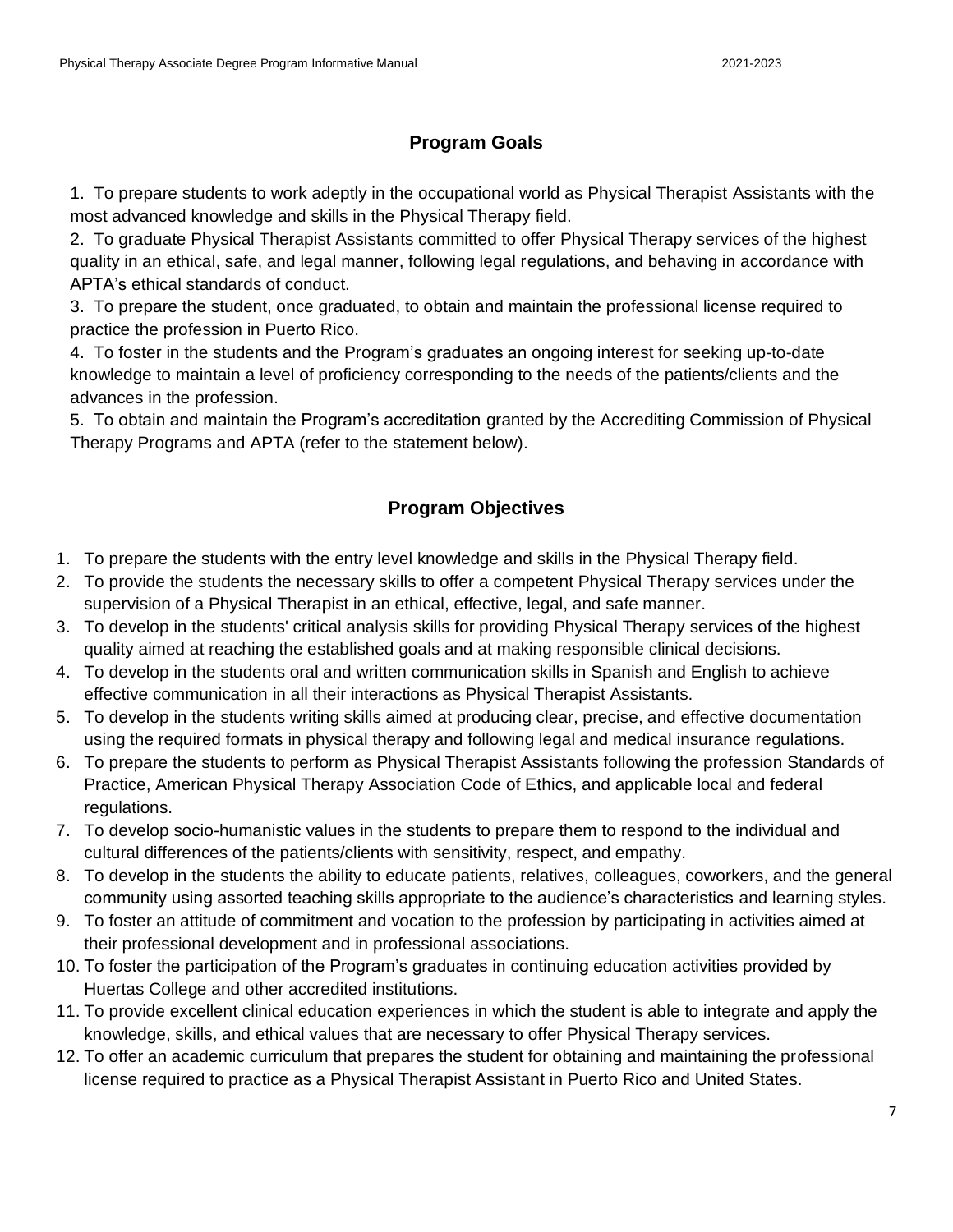- 13. To maintain qualified academic and clinical faculties with the up-to-date competencies required in the Physical Therapy field.
- <span id="page-7-0"></span>14. To comply with the program's accreditation standards and those of the accrediting agency.

### **Graduate Profile**

The students who complete the courses of the Physical Therapy Associate Degree Program will demonstrate the following characteristics and competencies:

- 1. Practice the profession in compliance with APTA's standards of ethical conduct and the laws and policies regulating the profession at the local, state, and federal levels.
- 2. Carry out the responsibilities of a Physical Therapist Assistant in an ethical, safe, and legal manner, uphold professional practice standards, and work under the supervision and direction of a Physical Therapist.
- 3. Read and interpret Physical Therapy professional literature and medical terminology in general as part of the intervention process with the patient/client and the review of the medical file to offer effective and assertive interventions.
- 4. Apply selected components of the Physical Therapy plan of care appropriately as designed by the Physical Therapist, following state and federal regulations, ethical codes, and the policies and procedures of the Physical Therapy Facility.
- 5. Apply strategies for risk management, such as aseptic technique, body mechanics, and safety measures while providing Physical Therapy services, minimizing risks to the patient/client, to him/herself, and to others.
- 6. Perform patient/client data collection in an assertive, valid, safe, and timely manner to document and measure the patient's progress during the Physical Therapy intervention.
- 7. Advance the patient/client competently according to the Physical Therapy treatment plan and with patient's status change, in order to achieve the established goals, while in consultation with the Physical Therapist.
- 8. Recognize if the patient is or is not progressing toward the established goals and if not, determine the need to modify the treatment plan to achieve a better response from the patient/client and notify the Physical Therapist.
- 9. Identify safety risks and possible environmental or architectural barriers for the functional performance of the patient in his/her customary surroundings and offer appropriate and practical recommendations according to the situation.
- 10. In clinical records and documents related to Physical Therapy services, write down in a clear, precise, effective, and timely manner, following the guides and formats required by law, billing policies, and the clinical facility.
- 11. Participate in the process of discharge planning and patient/client follow-up plans in collaboration with the Physical Therapist and other members of the health care team, as needed.
- 12. Provide clear and effective instructions, education, and orientation to the patient/client and his/her relatives, implementing educational strategies that take into consideration individual needs and learning styles, as delegated by the Physical Therapist.
- 13. Educate other members of the health care team, colleagues, students, and the community about the responsibilities, education, and scope of practice of a Physical Therapist Assistant, as well as issues related to the profession, as delegated by the Physical Therapist.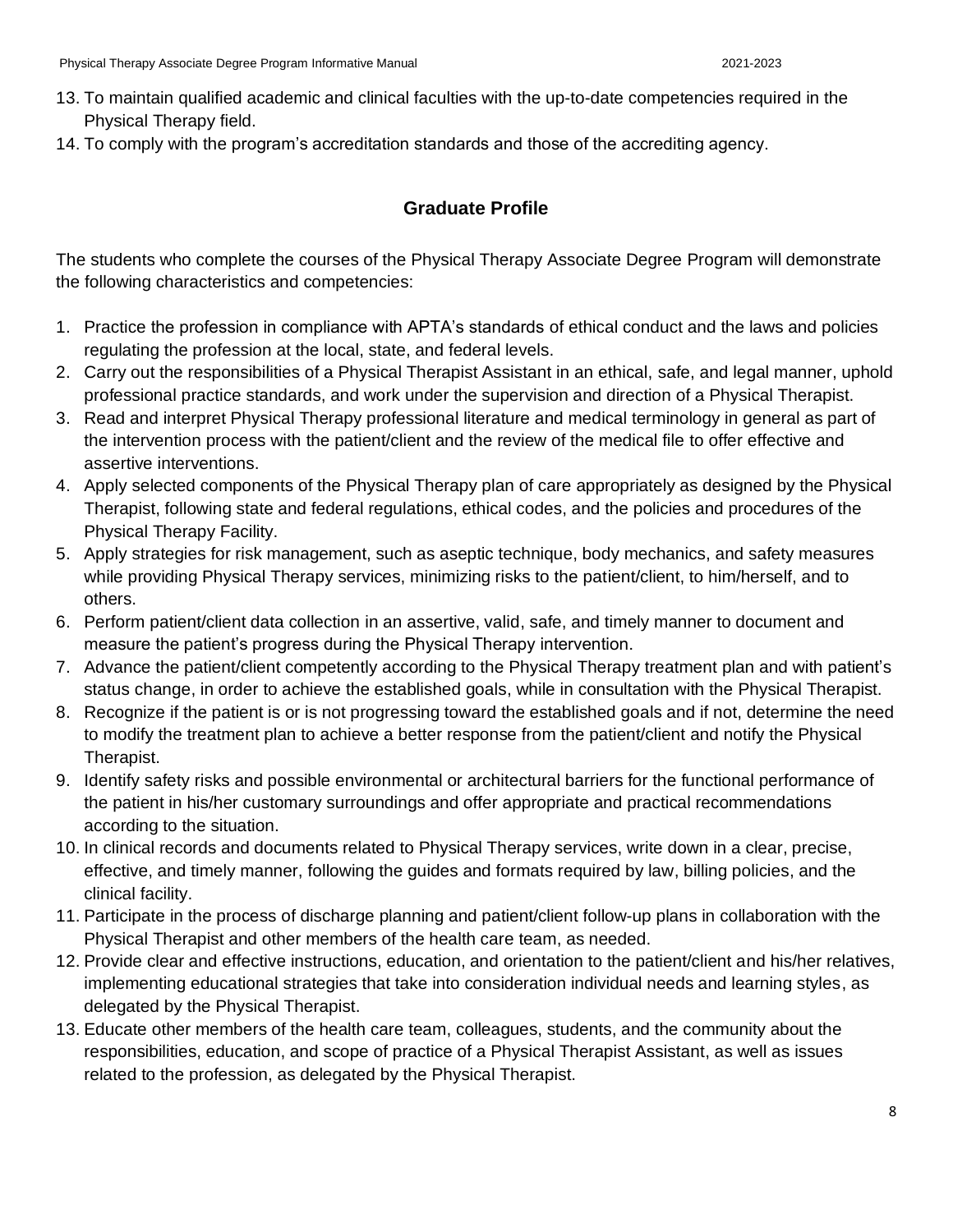- 14. Employ effective oral and written communication with the Physical Therapist, other professionals, the patient/client, relatives, and others while maintaining appropriate interpersonal relationships exhibiting integrity in all their interactions.
- 15. Apply analysis and critical thinking skills to resolve problems and to handle emergencies while providing Physical Therapy services responding ethically and responsibly within the PTA scope of practice.
- 16. Recognize individual and cultural differences by demonstrating values such as tolerance, empathy, respect, and sensitivity toward the patient's condition and psychosocial factors that arise in the physical therapy intervention.
- 17. Demonstrate commitment to the profession and their own development by continuously updating their knowledge and skills on behalf of the profession, the patients/clients, and the community.
- 18. Demonstrate awareness of their roles and responsibilities to the public, including active participation in community activities, physical therapy voluntary services, and community service organizations.

# **Program Qualifications and Requirements**

### <span id="page-8-1"></span><span id="page-8-0"></span>**1. Description of the Profession**

Physical Therapist Assistants work under the direction and supervision of a Physical Therapist. Their basic responsibilities are: the application of selected components of the Physical Therapy plan of care, collecting information from the patients to measure their progress, documenting progress notes, communicating effectively with the Physical Therapist, physician, or other professionals, educating the patient and relatives, and participating in health promotion, among other things. Some of the techniques that the students will learn are: application of thermal agents, therapeutic massage, application of exercise programs, training in the use of assistive equipment, ambulation, mobility, and activities of daily living. Physical Therapist Assistants work in hospitals, physical therapy facilities, private medical offices, sports medicine practices, home health care services, rehabilitation facilities, and programs for children and schools.

### **Requirements for Clinical Practice Centers**

<span id="page-8-2"></span>The contracts of Huertas College with practice centers will certify that our students are committed to complying with the rules and procedures of the facilities concerning the care and handling of patients, their behavior, required documents, and uniforms, among others. Students will receive orientation about the center to which they are assigned before initiating their clinical practice. Students must refer to the Clinical Practice Handbook to identify the required documents and the specific policies in order to participate in the clinical experiences.

To see more details regarding the clinical practice, such as objectives, pass policies, and grades, students must refer to the specific syllabus of each clinical practice. Some of the required documents may be a criminal background certificate, evidence of hepatitis immunization, drug tests, and others. Students must understand that if they fail to provide any of these documents, they will not be able to participate in the clinical experience, which will delay their progress in the Program.

A student with a criminal record may not be able to complete the clinical experiences and to take the licensing exam, which is required to obtain the PTA License and to practice the profession.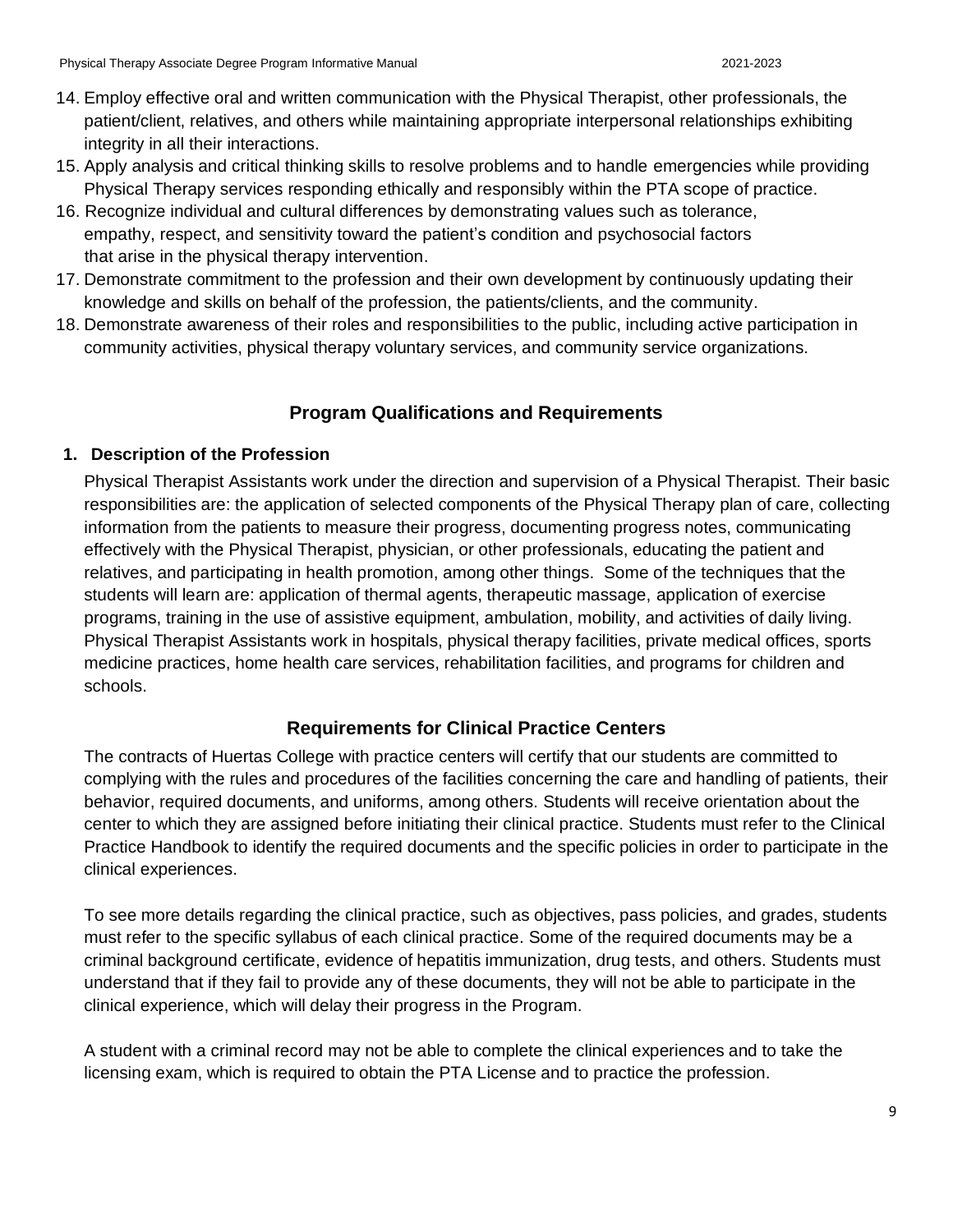Students who get a positive result in a drug test will not be able to advance to clinical experiences and through the program. These students will be referred to the Counseling and Orientation Office. Students, who do not comply with the established procedures to manage their cases, will not be allowed to continue in the Program or to reenter the Program at a future date.

For more information, contact the Program Director.

#### <span id="page-9-0"></span>**3. License and Credentials**

- a. An Associate Degree in a Physical Therapy Program that is accredited and approved by the Puerto Rico Council of Education and other national agencies is required to practice as a Physical Therapist Assistant in Puerto Rico.
- b. In order to practice the profession in the United States, the Physical Therapy Program must be accredited by the Commission on Accreditation in Physical Therapy Education (CAPTE) www.capteonline.org
- c. To obtain their professional license, graduates must pass a licensing exam administered by the Examining Board of Physical Therapy of the Puerto Rico Department of Health. In order to take the licensing exam, it is a requirement to provide the Examination Board the following documents, criminal background document, original birth certificate and an official transcript, among other documents.
- d. The professional license is a requirement for practicing the profession.
- e. Once a Physical Therapist Assistant obtains the license, he/she is responsible for renewing it every three years. The PTA must complete 21 credits of continuing education during the three-year period.
- f. To practice in the United States, the graduate must pass the licensing exam administered by the Federation of State Boards of Physical Therapy (www.fsbpt.org).

#### <span id="page-9-1"></span>**4. Professional Association Memberships**

Huertas College and the faculty of the Physical Therapy Associate Degree Program are committed to foster in our students the interest and desire for supporting and participating in professional organizations. Enrolled students are candidates to request membership to the Puerto Rican Physiotherapy Association and to the American Physical Therapy Association. The later offers the benefits of a monthly subscription to PT Magazine and the Journal of the American Physical Therapy Association. Both associations offer discounts for conventions and continuing education courses. Students will pay around \$90.00 a year for both memberships.

### <span id="page-9-2"></span>**5. Physical and Psychological Requisites**

#### **a. Physical skills and aptitudes**

Working conditions that Physical Therapist Assistants may find in their line of work could include: a high number of patients, overcrowding, stressful environment due to a temporary lack of personnel, lack of essential equipment, momentary shortage of materials, and a patient's or coworker's unpleasant behavior. These situations will be discussed and simulated in specific courses of the Program. Physical Therapy Assistant also perform a numerous task that require physical strength and dexterity. They must be on their feet for long periods, bend, kneel, and move patients. The students and graduates will be required to perform tasks that entail moderate effort for safely lifting and carrying equipment and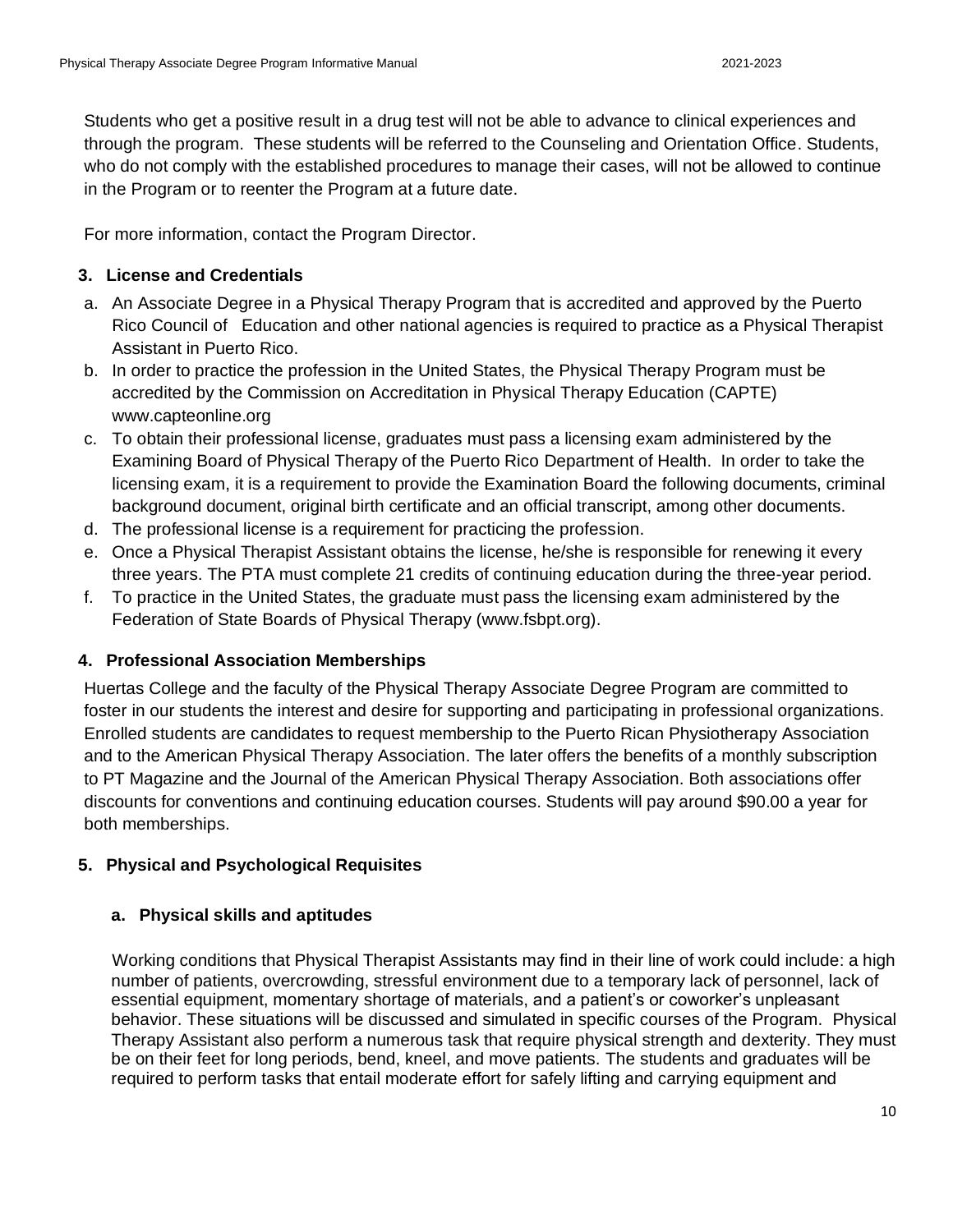materials of up to 50 pounds without assistance and over 50 pounds with assistance. The students and graduates must be able to use adequate body mechanics to lean, push, pull, move, and position a patient or equipment to apply the physical therapy components of treatment. Constant awareness about the high risk of suffering back injuries in this profession is necessary.

#### **b. Sensory and Motor Abilities**

Students must have the following characteristics:

- $\checkmark$  Visual and auditory acuity An accurate perception of colors and average hearing ability to be aware of the patient's reactions to the treatment and to identify potential hazards and changes in the patient's condition. Students must be capable of responding and adapting to changes and able to read instructions, treatment plans, and safety precautions.
- $\checkmark$  Written and oral comprehension and documentation abilities to understand and interpret medical terminology as it applies to physical therapy; to communicate with patients/clients, colleagues, physical therapists, and physicians; to prepare precise reports, progress notes, and record patient treatments and reactions; and to evaluate the patient's progress by reading notes.

#### <span id="page-10-0"></span>**6. General Responsibilities of the Physical Therapist Assistant**

- $\checkmark$  To respect the confidentiality and privacy laws that protect the patients while interacting with them and while reviewing their medical information and other documents.
- $\checkmark$  To plan and organize the daily burden of patients and other tasks under the supervision of the Physical Therapist.
- $\checkmark$  To supervise, directly and indirectly, aides, students, volunteers, and patients in the waiting room.
- $\checkmark$  To communicate effectively and tactfully with patients, relatives, referring physician, physiatrist or other specialist involved in the patient's care, physical therapist, and occupational therapist, among others.
- $\checkmark$  To adhere to the rules and procedures of his/her employer, as well as the laws and standards that regulate the profession.

#### <span id="page-10-1"></span>**7. Section 504 of the Rehabilitation Act of 1973 –Reasonable Accommodations Act**

Section 504 of the Rehabilitation Act of 1973 prohibits discrimination on the basis of physical or mental disabilities. It stipulates that educational institutions will make all their study programs available to students with disabilities. If a student has a physical disability that could interfere with his/her progress in the study program, the student is responsible for notifying the Program Director in advance to request reasonable accommodations so that modifications may be made according to his/her needs. The student must also refer to the Counseling and Orientation Office, for receiving assistance and guidance regarding reasonable accommodations. This office is located in the main building and the telephone number is 787-746-1400, extensions 1500.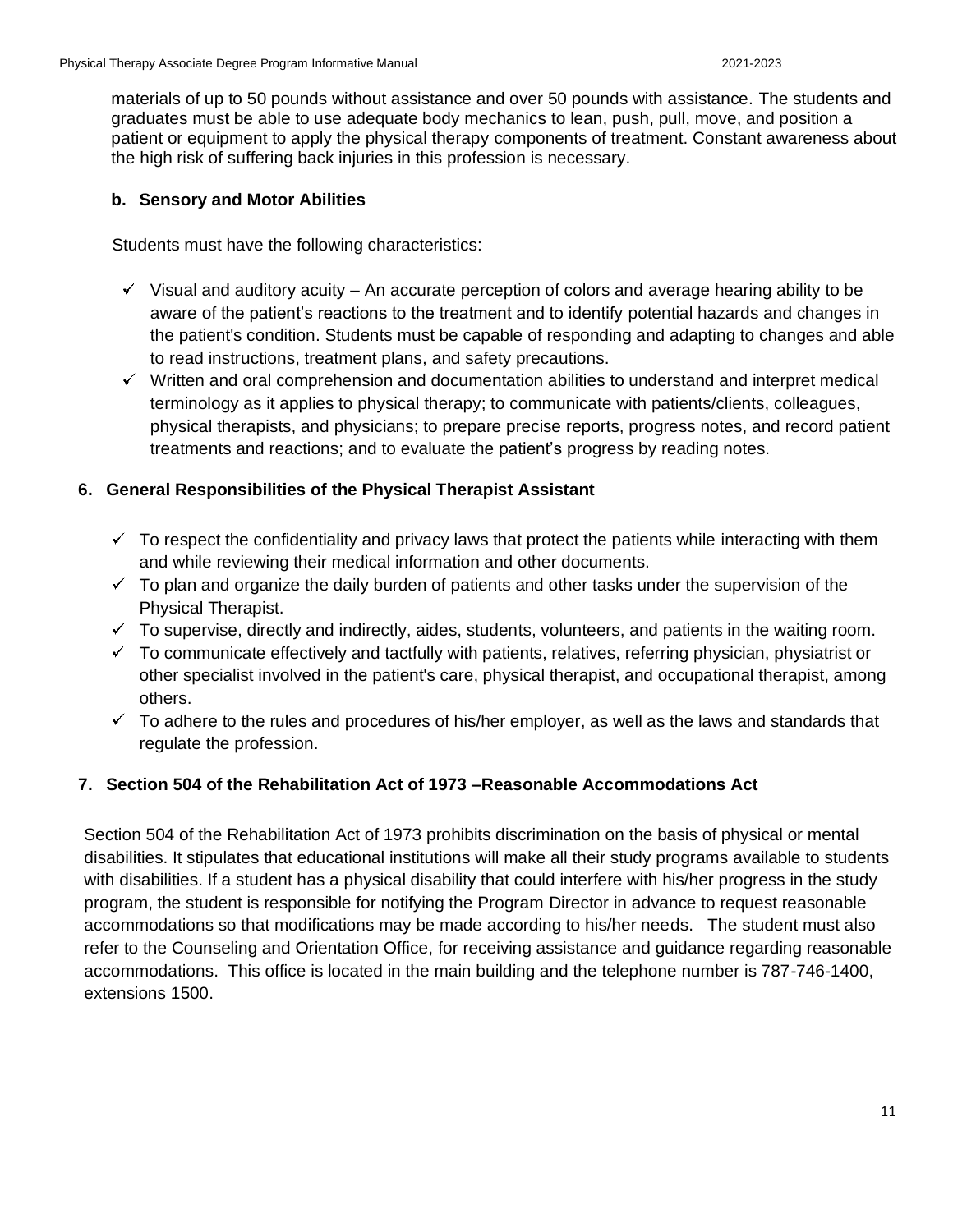#### <span id="page-11-0"></span>**8. Cardiopulmonary Resuscitation (CPR) Certification**

While students are enrolled in the Program, they must obtain and maintain the CPR Certification. Arrangements will be made for the certification of new students during the Introduction to Clinical Procedures course.

### <span id="page-11-1"></span>**9. HIPAA Certification**

In compliance with the Health Insurance Portability and Accountability Act (HIPAA), Huertas College is committed to ensure patients' rights to privacy and confidentiality. In keeping with this policy, students will receive a complete training in HIPAA Policy during their first semester and will receive a HIPAA Policy training certificate.The date of the workshop will be coordinated during the first or second semester by the Program Director and announced at least a week in advance. Students must make arrangements to attend the workshop on the designated date or notify the faculty about any situation that may interfere with their attendance. Students will not be allowed to initiate their clinical practice or to participate in any type of activity that includes visits to practice centers without the HIPAA Certification.

### <span id="page-11-2"></span>**10. Practice Insurance**

All students admitted to the Program must pay \$20.00 every year to acquire the Institution's insurance policy. This policy covers the students for accidents related to the Clinical Practice activities outside the Institution, equipment damage, and malpractice/liability insurance. Students who do not pay this insurance policy will not be allowed to participate in clinical experiences. We recommend that students pay for this insurance at the beginning of their third semester.

#### <span id="page-11-3"></span>**11. Estimated Program Costs**

The Institutional Catalog provides information regarding tuition costs, credit transcripts, and other general expenses. The following itemization of expenses is only an estimate for the PTA Associate Degree Program. For information regarding other institutional fees, such as enrollment cancelation and document duplicates, among others, students must refer to the Institutional Catalog (www.huertas.edu) or seek assistance in the Registrar's Office.

| <b>Description</b>                                                                          | <b>Estimated Cost</b>                         |
|---------------------------------------------------------------------------------------------|-----------------------------------------------|
| 5 semesters with a minimum of 12 credits                                                    | \$3,885 per<br>semester<br>Total: \$19,425.00 |
| Laboratory Fee                                                                              | \$225.00 per<br>semester<br>Total: \$1,125.00 |
| <b>Admission Application</b>                                                                | \$10.00                                       |
| Uniforms                                                                                    | \$100.00                                      |
| <b>Books and materials</b>                                                                  | \$500.00                                      |
| <b>Practice Insurance</b>                                                                   | \$20.00                                       |
| Costs related to clinical practice (immunizations, certifications,<br>transportation, etc.) | \$500.00                                      |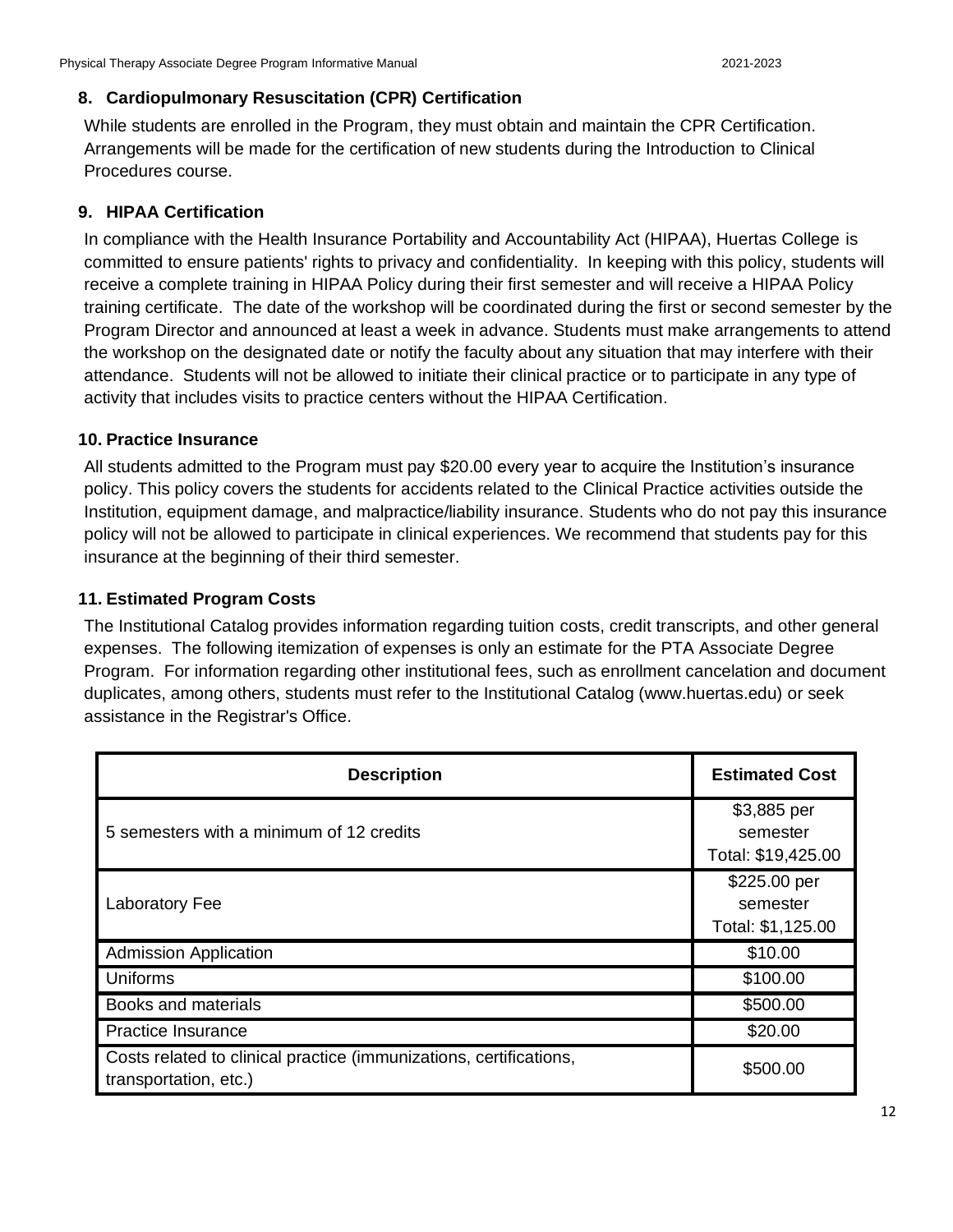| Graduation            | \$75.00     |
|-----------------------|-------------|
| Total estimated costs | \$21,680.00 |

### <span id="page-12-0"></span>**12. Financial Aid**

The Financial Aid Office offers an assortment of alternatives for students who want to study in the Institution. Students must visit this office in order to receive orientation about available options. For more details, please refer to the Institutional Catalog [\(www.huertas.edu\)](http://www.huertas.edu/).

### **General Description of the Study Program Sequence**

<span id="page-12-1"></span>The Huertas College Physical Therapy Associate Degree Program is intended to provide a specific progression throughout its development. It is an integrated program that must be completed within five semesters or 75 weeks. The Program includes general courses such as, Spanish, English, Sciences related to human anatomy, and technical concentration courses. Each semester includes at least three concentration courses which may include additional laboratory hours. As the curriculum advances, the student will encounter courses that are more complex and could entail more practice time in the clinical areas, the classrooms, and the Laboratories. Students **must** read and sign the **Student Consent Form for Classroom, Laboratory and Clinical Experiences** which will be handed out during the first week of classes.

As of their first semester, the students will have the opportunity to visit the practice centers as part of the teaching strategies of some courses. This is intended to provide the student with the opportunity of observing basic physical therapy procedures in a real setting and being exposed to professional socialization. These visits will be coordinated by the course's professor and may be in or outside class time; they are also subject to the availability of the center at the time.

The student will begin to participate in limited clinical experiences as of the third semester because their practical skills by then will be minimal. However, the student is expected to demonstrate some specific skills in accordance with the courses already taken. **Prior to first clinical practice of the third semester, the student will take a Departmental Examin that will include knowledge of the 1st and 2nd semester and must be approve with a 70% or more. The student will have multiple opportunities to complete the exam before the end of the semester. If the student has not approved the exam by the end of the semester, the student will receive an Incomplete on their clinical practice course and will not be able to progress to the next semester until the incomplete is removed.** By the fourth semester, the student will participate in the first full-time clinical practice, for a 5 week period. **On the fourth semester, the student will take a second Departmental Exam that will include knowledge of the 1st, 2nd and 3rd semester and must be approve with a 70% or more. The student will have multiple opportunities to complete the exam before the end of the semester. If the student has not approved the exam by the end of the semester, the student will receive an Incomplete on their clinical practice course and will not be able to progress to the next semester until the incomplete is removed.** At that time, the student is expected to demonstrate greater skills and aptitudes in the responsibilities of a Physical Therapist Assistant. During the fifth semester, the student will participate in the second full-time clinical practice, which will be the final practice and will be completed within 8 weeks. **During the final clinical practice of the fifth semester and as a requisite for graduation the student must approve with a 70% or more on the third Departmental Examination that will include knowledge of all semesters. The student will have multiple opportunities to complete the exam before the end of the semester. If the student has not approved the exam by the end of the semester, the student will receive an Incomplete on their clinical practice course and will not be able to graduate until this requisite is completed.**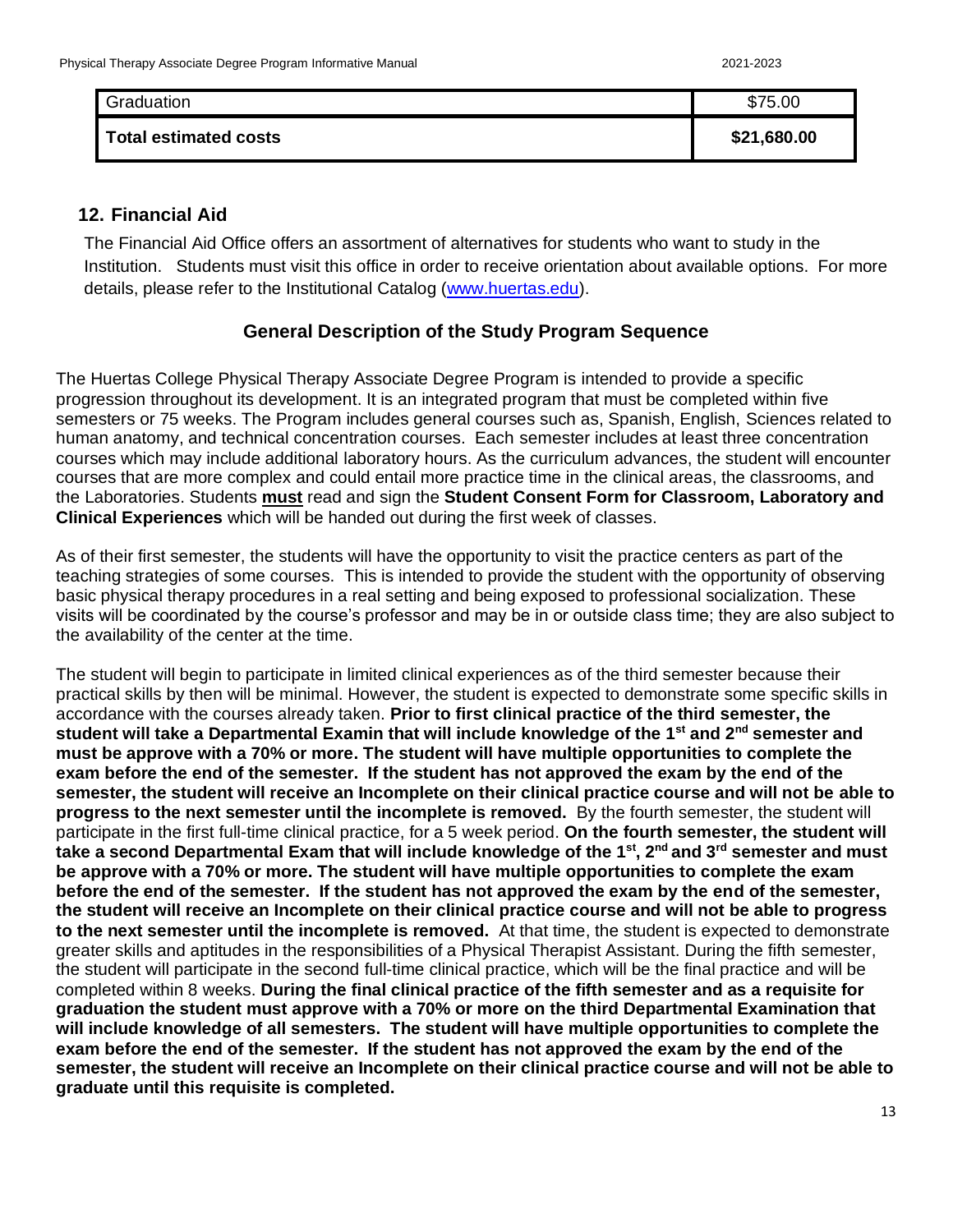**The program of studies will take place from Monday to Friday, daytime hours from 8:00 a.m. to 4:00 p.m., except for clinical practices whose hours range from 7:00 a.m. to 6:00 p.m.** Consequently, students who are admitted to the Program are expected to set aside this time and not use it for other activities or personal commitments. Punctuality, attendance, and compliance with established schedules are of crucial importance for effective progression in the Program.

Students will be admitted only once a year to enter the Program in the month of September. Accordingly, concentration courses are offered only once a year, which means that a student who fails a technical concentration course will have to wait until the following year to repeat it and consequently the student progression through the program will be affected. If, at any time during their progression in the program, students are affected by personal problems or any situations that interfere with their effective advancement, they must seek assistance and counseling from the Program Director in order to make an acceptable decision consistent with the situation.

<span id="page-13-0"></span>

| Code                  | <b>Title</b>                          | <b>Credits</b>            | <b>Pre-requisite</b>          |
|-----------------------|---------------------------------------|---------------------------|-------------------------------|
| <b>First Semester</b> |                                       |                           |                               |
| <b>ESP 1021</b>       | <b>Basic Spanish</b>                  | $\ensuremath{\mathsf{3}}$ |                               |
| <b>BIOL 1124R</b>     | Anatomy and Physiology I              | $\overline{3}$            |                               |
| <b>BIOL 1134 L</b>    | Anatomy and Physiology I              | 1                         |                               |
|                       | Laboratory                            |                           |                               |
| <b>TERA 3901</b>      | Introduction to Physical Therapy      | $\ensuremath{\mathsf{3}}$ |                               |
| <b>TERA 3902R</b>     | Introduction to Clinical              | $\overline{2}$            |                               |
|                       | Procedures                            |                           |                               |
|                       |                                       |                           |                               |
| <b>TERA 3902LR</b>    | Introduction to Clinical              | 1                         |                               |
|                       | Procedures Laboratory                 |                           |                               |
| SOC 1015              | <b>General Psychology</b>             | 3                         |                               |
| <b>TOTAL</b>          |                                       | $\overline{16}$           |                               |
|                       | <b>Second Semester</b>                |                           |                               |
|                       |                                       |                           |                               |
| <b>BIOL 1125</b>      | Anatomy and Physiology II             | 3                         | BIOL 1124R y BIOL 1134        |
| <b>BIOL 1135 L</b>    | Anatomy and Physiology II             | 1                         |                               |
|                       | Laboratory                            |                           |                               |
| <b>ESP 1022</b>       | <b>Basic Spanish II</b>               | 3                         | <b>ESP 1021</b>               |
| <b>TERA 3903R</b>     | <b>Physical and Mechanical Agents</b> | 1                         | TERA 3901, TERA               |
| <b>TERA 3903 LR</b>   | Physical and Mechanical Agents        | $\overline{2}$            | 3902R, TERA 3902LR,           |
|                       | Laboratory                            |                           | BIOL 1124R, BIOL 1134         |
| <b>TERA 3904R</b>     | Kinesiology                           | 1                         | <b>BIOL 1124R, BIOL 1134</b>  |
| <b>TERA 3904 LR</b>   | Kinesiology Laboratory                | $\overline{2}$            |                               |
| <b>TERA 3905</b>      | <b>Therapeutic Massage</b>            | $\overline{2}$            | 3901,<br><b>TERA</b><br>TERA  |
| <b>TERA 3905L</b>     | <b>Therapeutic Massage</b>            | 1                         | 3902R, TERA 3902LR,           |
|                       | Laboratory                            |                           | <b>BIOL 1124R, BIOL 1134</b>  |
| <b>COMU1001</b>       | <b>Community Coexistence</b>          | $\overline{2}$            |                               |
| <b>TOTAL</b>          |                                       | $\overline{18}$           |                               |
| <b>Third Semester</b> |                                       |                           |                               |
|                       |                                       |                           |                               |
| <b>TERA 3909</b>      | <b>Therapeutic Exercises</b>          | $\overline{2}$            | <b>TERA</b><br>TERA<br>3902R, |

#### **Curricular Sequence for the Physical Therapy Associate Degree Program**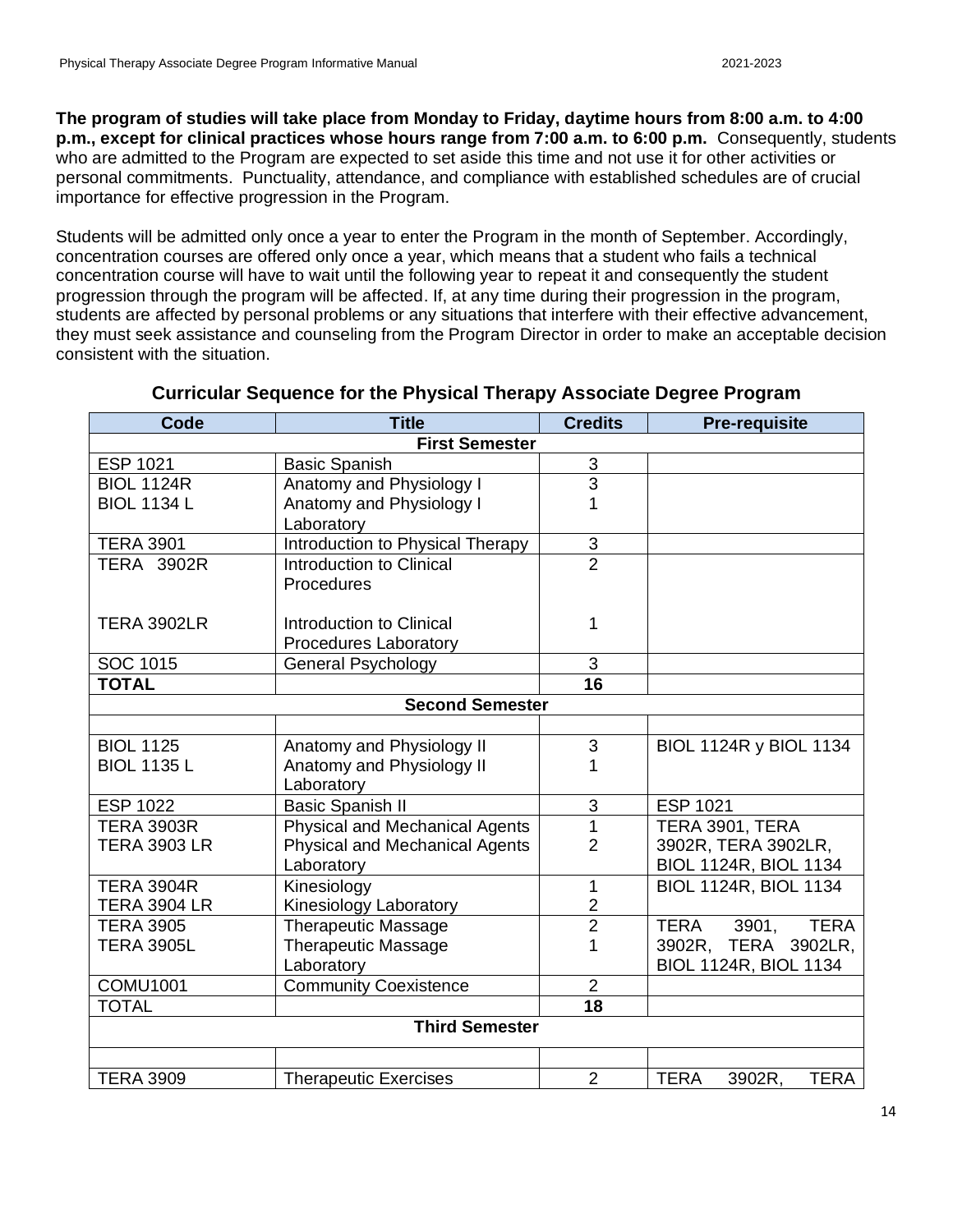| Code                                 | <b>Title</b>                             | <b>Credits</b>            | <b>Pre-requisite</b>                            |
|--------------------------------------|------------------------------------------|---------------------------|-------------------------------------------------|
| <b>TERA 3909 L</b>                   | <b>Therapeutic Exercises</b>             | $\overline{2}$            | 3902LR, TERA 3903R,                             |
|                                      | Laboratory                               |                           | TERA 3903 LR, TERA                              |
|                                      |                                          |                           | 3904R, TERA 3904LR,                             |
|                                      |                                          |                           | BIOL 1125 Y 1135                                |
| <b>TERA 3906</b>                     | <b>Physical Dysfunction</b>              | 3                         | <b>BIOL1125.</b><br><b>BIOL1135,</b>            |
|                                      |                                          |                           | TERA 3901, SOC1015                              |
| <b>MAT 1041</b>                      | <b>General Mathematics</b>               | $\frac{3}{2}$             |                                                 |
| <b>TERA 3907</b>                     | <b>Introduction to Clinical Practice</b> |                           | BIOL 1125 y 1135,                               |
|                                      |                                          |                           | TERA<br>3901,<br>TERA                           |
|                                      |                                          |                           | 3902R, TERA3902LR,<br><b>TERA3903R,</b><br>TERA |
|                                      |                                          |                           | 3903L, TERA<br>3904R,                           |
|                                      |                                          |                           | TERA 3904 LR, TERA                              |
|                                      |                                          |                           | 3905, 3905L                                     |
|                                      |                                          |                           |                                                 |
| <b>TERA 3914</b>                     | Testing and Measurements in              | $\mathbf{1}$              | <b>TERA 3901,</b>                               |
| <b>TERA 3914L</b>                    | <b>Physical Therapy</b>                  | $\overline{2}$            | <b>TERA3902R,</b>                               |
|                                      | Testing and Measurements in              |                           | <b>TERA3902LR,</b>                              |
|                                      | Physical Therapy Laboratory              |                           | <b>TERA3903R,</b>                               |
|                                      |                                          |                           | <b>TERA3903LR,</b>                              |
|                                      |                                          |                           | TERA3904R, TERA                                 |
|                                      |                                          |                           | 3904LR                                          |
| <b>TOTAL</b>                         |                                          | 15                        |                                                 |
|                                      | <b>Fourth Semester</b>                   |                           |                                                 |
| Cycle A: 10 weeks                    |                                          |                           |                                                 |
| <b>TERA 3910 R</b>                   | <b>Functional Activities</b>             | $\overline{2}$            | TERA 3909, TERA 3909                            |
| <b>TERA 3910 LR</b>                  | <b>Functional Activities Laboratory</b>  | $\overline{2}$            | L, TERA 3906, TERA                              |
|                                      |                                          |                           | 3907, TERA 3914,                                |
|                                      |                                          |                           | <b>TERA 3914LR</b>                              |
| <b>TERA 3915</b>                     | <b>Physical Dysfunction II</b>           | $\ensuremath{\mathsf{3}}$ | <b>TERA 3906</b>                                |
| <b>TERA 3911 R</b>                   | Application of Physical Therapy          | $\overline{2}$            | TERA 3909, TERA                                 |
| <b>TERA 3911 LR</b>                  | Application of Physical Therapy          | $\overline{2}$            | 3909L, TERA 3906,                               |
|                                      | Laboratory                               |                           | TERA 3907, TERA                                 |
|                                      |                                          |                           | 3914, TERA 3914LR                               |
| Cycle B: 5 weeks<br><b>TERA 3908</b> | <b>Clinical Practice I</b>               | 4                         | <b>TERA 3907,</b>                               |
|                                      |                                          |                           | TERA3910R y TERA                                |
|                                      |                                          |                           | 3910LR, TERA3911R,                              |
|                                      |                                          |                           | TERA 3911LR, TERA                               |
|                                      |                                          |                           | 3914, TERA 3914L,                               |
|                                      |                                          |                           | <b>TERA 3915</b>                                |
|                                      |                                          |                           |                                                 |
| <b>TOTAL</b>                         |                                          | 15                        |                                                 |
| <b>Fifth Semester</b>                |                                          |                           |                                                 |
| Cycle A: 7 weeks                     |                                          |                           |                                                 |
| <b>TERA 3912</b>                     | Psychosocial<br>Aspects<br>in            | 3                         | SOC 1014, TERA 3906                             |
|                                      | <b>Physical Therapy</b>                  |                           |                                                 |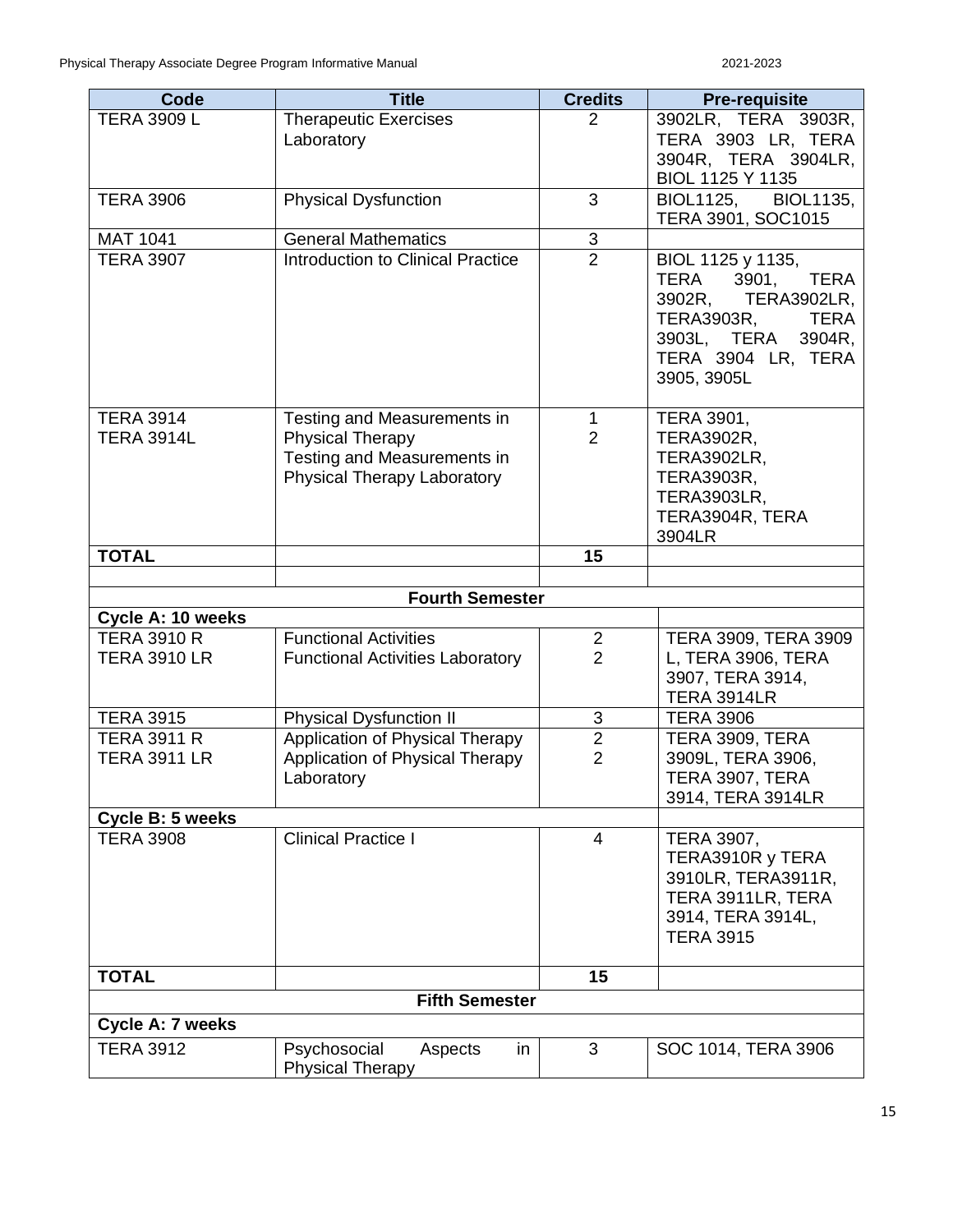| Code              | <b>Title</b>                     | <b>Credits</b> | <b>Pre-requisite</b>                      |
|-------------------|----------------------------------|----------------|-------------------------------------------|
| <b>TERA 3916</b>  | Seminar of Research in           | 2              | TERA3901, TERA3908,                       |
|                   | <b>Physical Therapy</b>          |                | <b>MAT1041</b>                            |
| <b>ING 1031</b>   | Basic English I                  | 3              |                                           |
| Cycle B: 8 weeks  |                                  |                |                                           |
| <b>TERA 3913</b>  | Clinical Practice II (Full Time) | 6              | TERA 3908, TERA 3912,<br><b>TERA 3916</b> |
| <b>TOTAL</b>      |                                  | 14             |                                           |
| <b>GRAN TOTAL</b> |                                  | 78             |                                           |

# <span id="page-15-0"></span>**All courses of the Physical Therapy Assistant Associate Degree Program should be approved with a minimum grade of C (70%). The concentration laboratory courses, and clinical practice must be approved with a minimum grade of B (80%), except the Final Clinical Practice that must be with 85% or more.**

Prior to beginning the clinical practice II, students must have successfully completed all courses in the program's curriculum, including general education courses. Students must master all laboratory skills. Students who are having difficulties in any skills or competence will not proceed to clinical practice until they demonstrate proficiency through additional tutoring. The program requires students to engage in an intensive three-day test preparation course at the beginning of the fifth semester and by the end of the fifth semester approve the Third Departmental Exam with 70% or more to complete the program requirement for graduation.

# **DISTRIBUTION OF HOURS / CREDIT**

| <b>General Education</b>     | 17 credits |                   |
|------------------------------|------------|-------------------|
| <b>Concentration Courses</b> | 49 credits |                   |
| Clinical Practice Courses    | 12 credits |                   |
| <b>Total of Credits</b>      |            | <b>78 credits</b> |

# **Characteristics of the Physical Therapist Assistant Student**

The faculty of the Physical Therapy Associate Degree Program expects students to exhibit the following characteristics:

- 1. Responsibility for their own learning
- 2. Commitment to completing the Program
- 3. Values consistent with those of a health care professional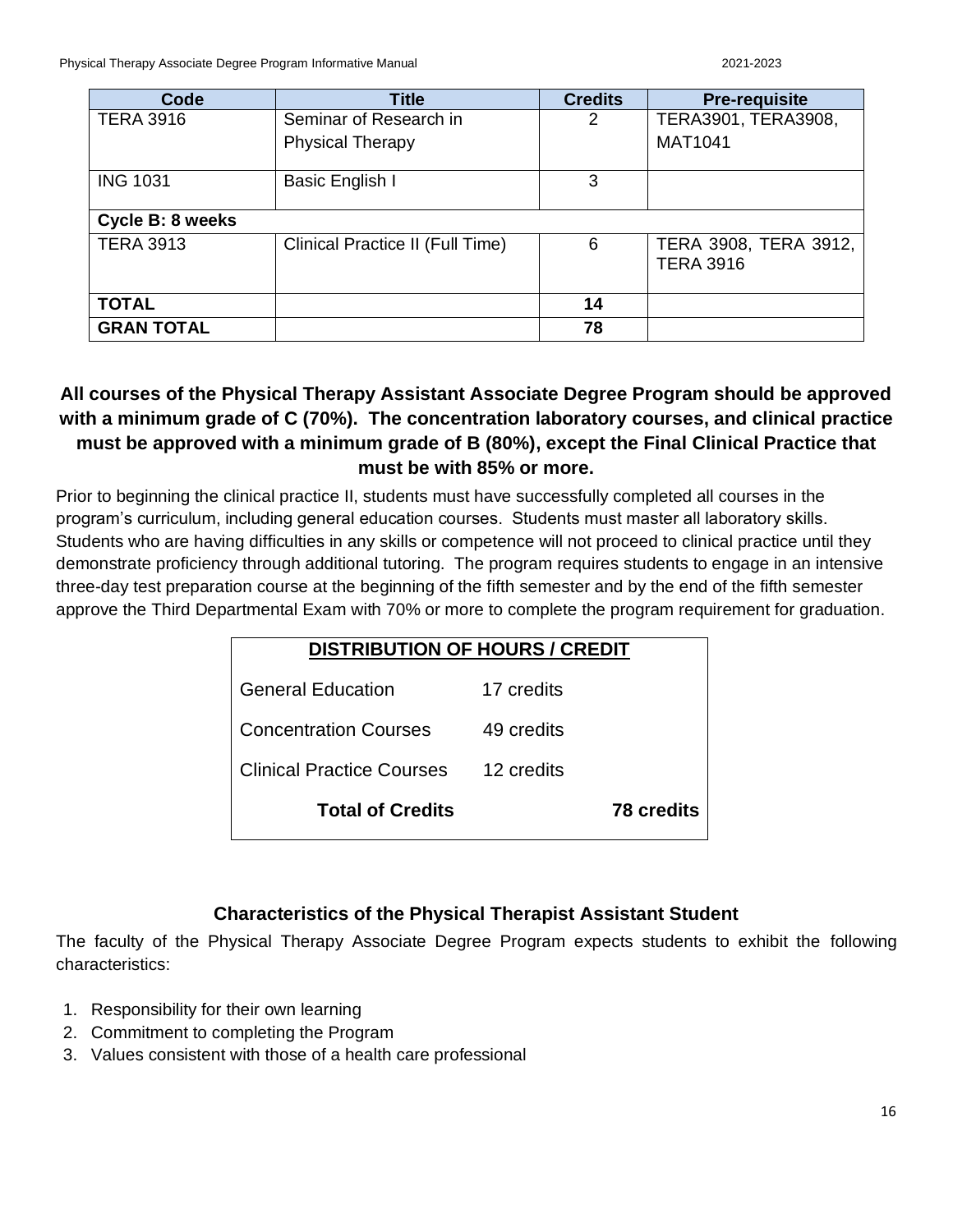- 4. Responsibility for demonstrating the attitudes and behaviors expected from a Physical Therapist Assistant according to the Code of Ethics of the American Physical Therapy Association.
- 5. Effective interpersonal relationship skills, including sensitivity and tolerance for diversity.
- 6. Responsibility for communicating with the faculty and administrative personnel in an assertive and timely manner.
- 7. Responsibility for adhering to institutional rules and policies, as described in the catalog of the institution and the Program's handbooks and manuals.
- 8. Active participation in the planning and preparation of the clinical experience
- 9. Openness to constructive criticism, suggestions, and recommendations from the faculty and fellow students.
- 10. Respect toward faculty, staff members, and fellow students
- 11. Acceptance of responsibility for their own actions
- 12. Responsibility for participating in the continuous evaluation process of the Physical Therapy Associate Degree Program
- 13. Ability to follows instructions during the program courses and clinical experiences
- 14. Ability to recognize when to ask for assistance or consult the Physical Therapist for additional instruction.
- 15. Possess teamwork skills
- <span id="page-16-0"></span>16. Have the ability to communicate written and verbally

# **Academic Standards**

### <span id="page-16-1"></span>**2. Admissions Criteria and Process**

All persons who request admission to the Physical Therapy Associate Degree Program must satisfy the following requirements:

- 1. Be a High School graduate or its equivalent or a post graduate study.
- 2. Complete the College Admission Application and pay the non-refundable application fee.
- 3. Have a High School or transfer Grade Point Average of at least 2.50.
- 4. Attend to an orientation with the Counselor.
- 5. Participate in a virtual Program orientation about program and physical therapy assistant profession.
- 6. Attend to an interview with faculty members on the stipulated date and pass it with at least 70%.
- 7. Take the computerized admission test to measure written communication skills, English reading comprehension, basic knowledge of math and science.
- 8. Complete a letter of recommendation from a Professor or a Job supervisor.

The admission offices will provide specifics deadline dates to submit an application to enroll in the physical therapy assistant program. The students who meet the admission criteria 1-5, will be called for an interview with the program's faculty.

The purpose of the Faculty interview is to evaluate communication, analysis, and interpersonal relations skills. Students who have volunteer experiences in the observation of physical therapy procedures will have 2 extra bonus points on the Faculty interview score; however, this is not a requirement to enter the program but it is highly recommended.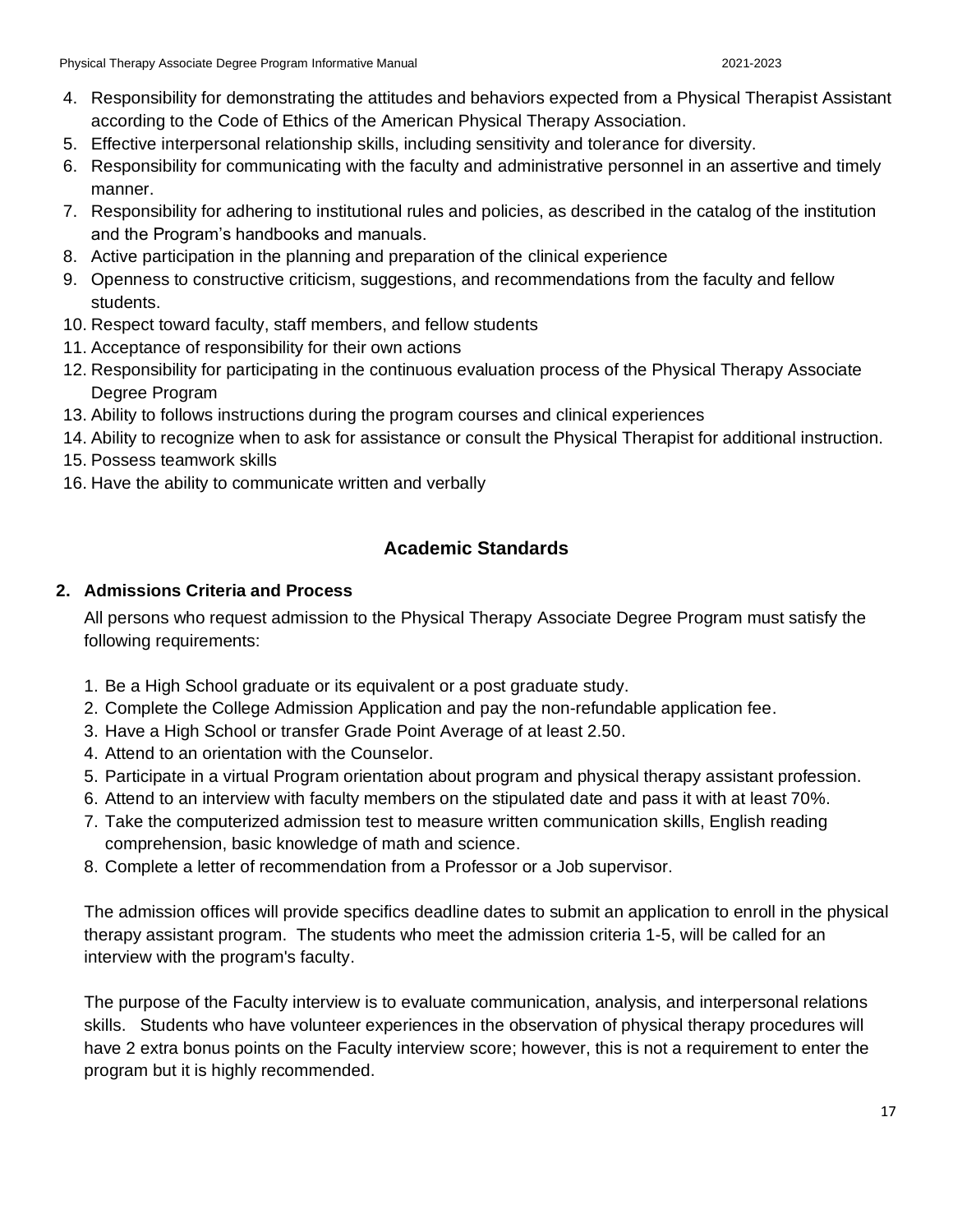The admission test is to evaluate written communication skills, English reading comprehension, basic knowledge of math and science. Both the Faculty interview and the admission test have a value of 30% each, for a total of 60 %. The GPA will account for 40% and the interview for 60% of the weight of the total score. The score obtained on the admission test will be added to the score obtained in the Faculty interview and the academic grade point average

For example, if the student has a GPA of 2.80 and the total percentage of the interview was 85% (equivalent to an interview punctuation of 25.5 to 30), his/her total punctuation would be calculated as follows:

> $GPA = 2.80/4.00 = 70 \times 0.40 = 28$ Faculty Interview =  $85\% \times 0.30 = 25.5$ Admission Test =  $90 \times 0.30 = 27$ Total =  $28 + 25.5 + 27 = 80.5$ **The student's final punctuation will be 80.5**

Once the process is completed, the 20 students with the highest punctuations will be chosen. They will be notified via regular mail, email and/or telephone call. The students will also be summoned to receive a detailed orientation about the Program at the beginning of the first semester. In this orientation, the students must read and sign the consent form to participate in the educational activities and experiences of the Program.

### **Admission Process for PTA Transfer Students:**

All transfer students who request admission to the Physical Therapy Associate Degree Program must satisfy the following requirements:

1. Transfer from an accredited CAPTE program.

 \*\*Important Information: Students that request admission and are from a non-accredited institution will be consider new student and should refer to the admission process described previously.

- $\checkmark$  The student must complete the Huertas College admission application provided at the Admission Office and pay the non-refundable reentry fee.
- $\checkmark$  The student will be evaluated by personnel of the Orientation and Retention Office to determine his/her Satisfactory Academic Progress on the previous PTA Program.
- $\checkmark$  The student will have an orientation with the Financial Aid Officer about feasibility of payment.
- $\checkmark$  The student will take an exam to evaluate knowledge of courses taken.
- $\checkmark$  Faculty will have a meeting to evaluate the student admission intention. The Program's faculty will determine the appropriateness of allowing the student to enter, taking into consideration the reasons and justification offered by the student, the availability of space, and the student's potential to complete the Program. This determination will be made on a case-by-case basis.
- $\checkmark$  The student entering the Program will begin in the semester determine by the Faculty according to the transcript evaluation. The student is responsible for maintaining and demonstrating the ability to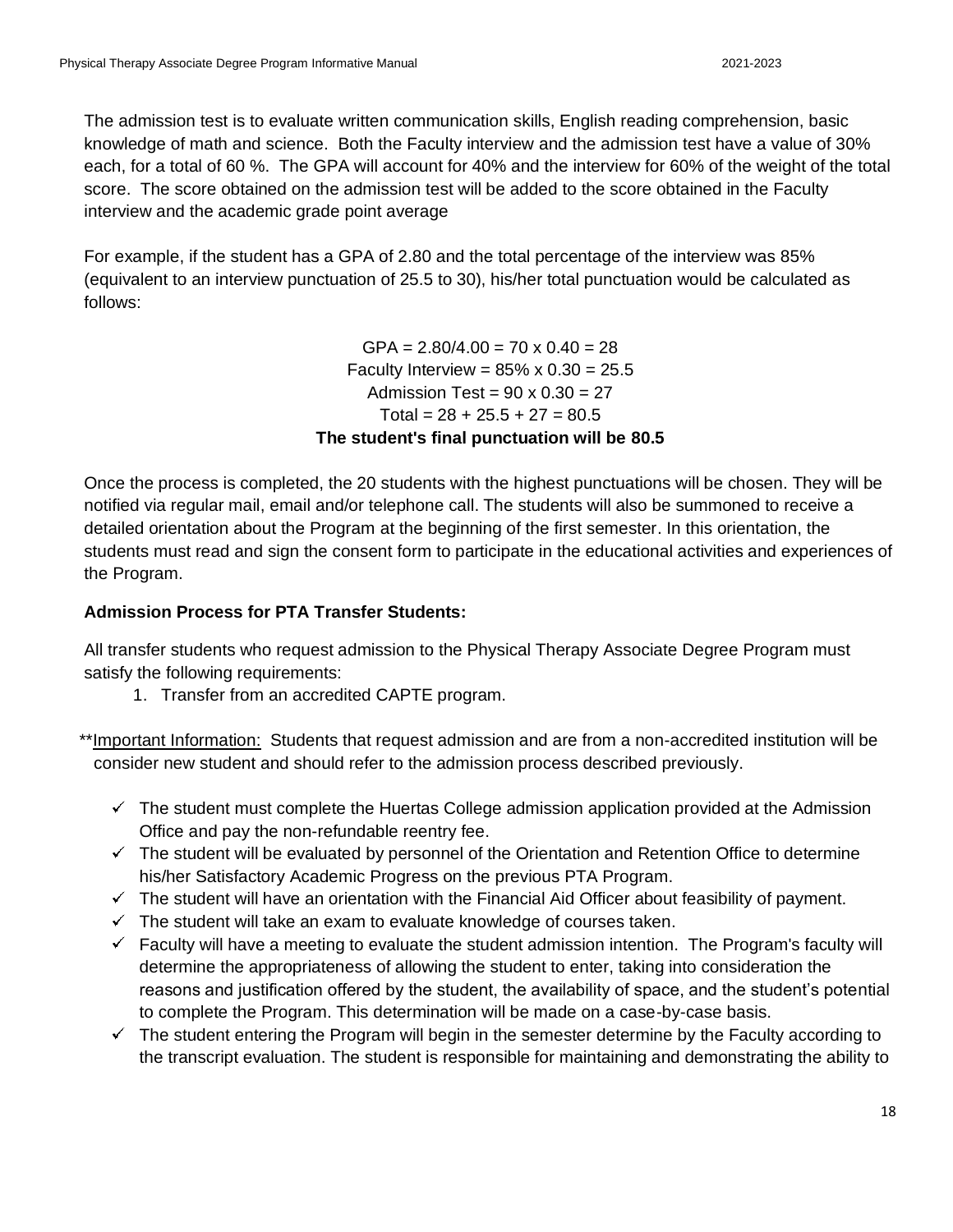perform satisfactorily all previously learned skills. The student will have to take some practical exams before entering the program to determine laboratory competencies.

- $\checkmark$  The interruption of the previous program must not exceed 1 year.
- $\checkmark$  The student will have a meeting with the Program Director and Faculty where the Student readmission detailed evaluation will be discussed.

### <span id="page-18-0"></span>**3. Course validation:**

Technical courses of non-accredited PTA programs will not be considered for validation. The program will only validate technical courses with C and above and that complies with Huertas College course validation policy. For more details regarding this policy, please refer to the Institution's Catalog 2019-2023 at [\(www.huertas.edu\)](http://www.huertas.edu/).

### **4. Policy of Satisfactory Academic Progress**

In order to advance effectively in the Program, all enrolled students must maintain a minimum grade point average of 2.00. All Program curriculum courses must be approved with at least a "C"; if the student receives a lower grade, he/she must repeat the course. The student will have up to two additional opportunities to repeat the course. To determine the academic progress of the student in the case of repeated courses, the highest grade will be taken into consideration; however, the original grade will remain in the academic record. Clinical practices and laboratories must be approved with at least an 80% score, except the final clinical practice that must be with 85% or more. The grading curve that will be used for this program will be the following:

$$
A - 90-100
$$
  
\n
$$
B - 80-89
$$
  
\n
$$
C - 70-79
$$
  
\n
$$
D - 60-69
$$
  
\n
$$
F - 0-59
$$

For more details regarding satisfactory academic progress, please refer to the Institution's Catalog [\(www.huertas.edu\)](http://www.huertas.edu/).

### <span id="page-18-1"></span>**5. Attendance and Tardiness Policy**

The student's progress in the Program as well as the quality of his/her educational experiences, depend on class attendance. Attendance to classes in the stipulated schedules and compliance with the laboratory rules established in the manual are mandatory. Absences, tardiness, or leaving the class early may affect the student's performance and that of his/her fellow students, as well as the final grade in the course. Each professor may have specific requirements regarding attendance. Please refer to the syllabus of each course for attendance requirements.

If the student has an emergency and must be absent from class, the student must notify the Professor as soon as possible and is responsible for the didactic and laboratory material given. If the student needs to clarify any doubts, he/she must program a meeting with the class Professor. Any extraordinary situation must be worked through meeting with the Counselor, Program Director and Course Professor.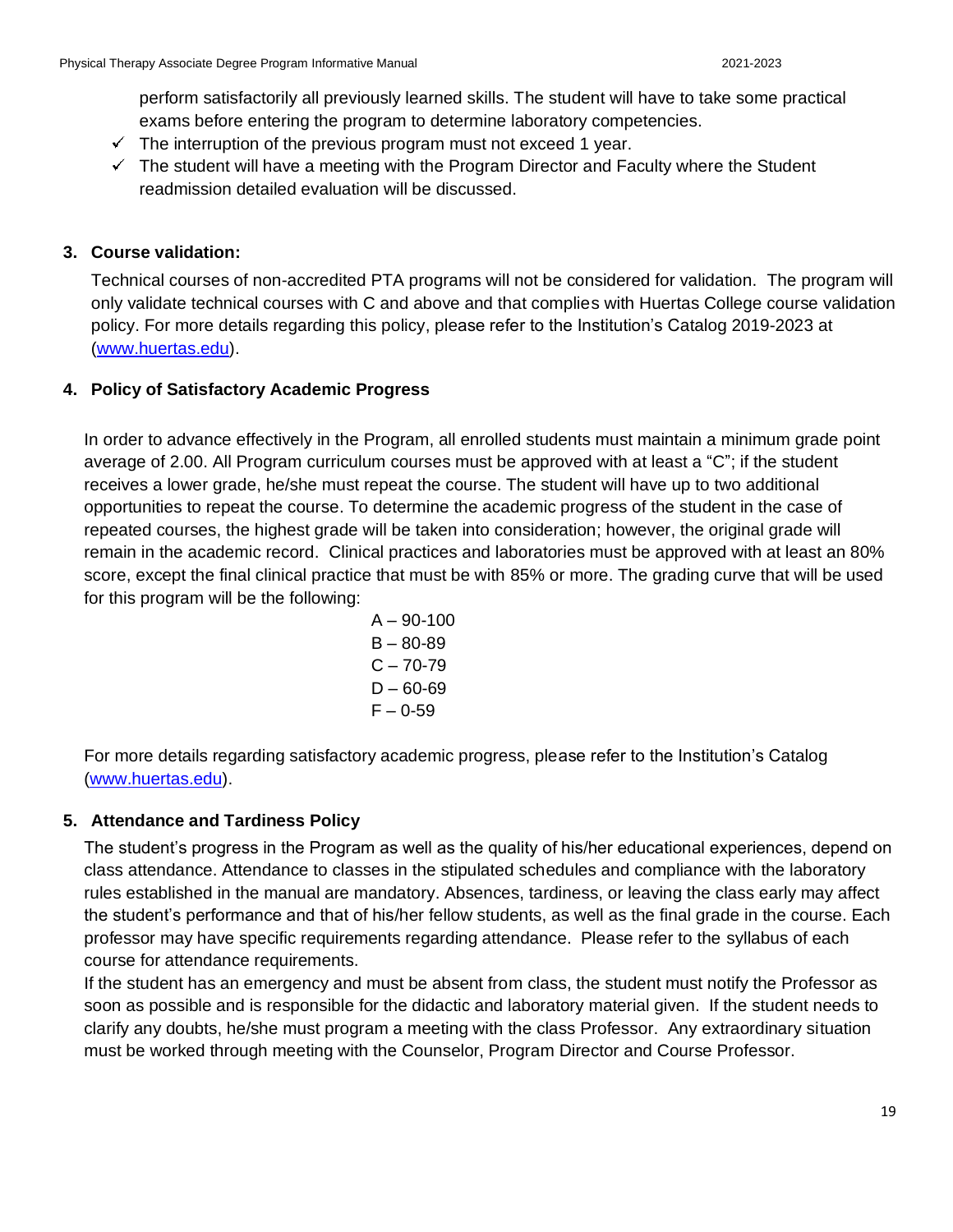If a student is absent more than 25% of the total time of a laboratory course, he will not be eligible to pass the course due to limited amount of laboratory practice that may impact the execution during the clinical practice.

For clinical practices, each absence represents a 10% reduction from the final grade. Please refer to the Clinical Practice Guidelines for Physical Therapist Assistant Students for more details.

#### <span id="page-19-0"></span>**6. Competency Assessment**

During the student's progression through the Program, he/she will be evaluated on the assorted skills and competencies that a Physical Therapist Assistant must master. The primary methods for the development and evaluation of these skills and competencies are laboratory practices guided and supervised by the professor as well as theoretical and practical exams. In each technical course with a laboratory, the professor will complete a Rubric of Laboratory Skills that will include the skills that the student must master at the end of that particular course. To approve the course satisfactorily, the student must demonstrate proficiency in the different skills.

The students will also be periodically assessed in their professional behavior and the integration of professional values in their activities. The American Physical Therapy Association has established a set of core values in the practice of physical therapy that include accountability, altruism, compassion/caring, excellence, integrity, professional duty, and social responsibility. These values will be explained and fostered in the different courses of the Program by the academic and clinical faculties. Rubrics will be used to evaluate the integration of these values at different levels throughout the student's progression in the Program. If the student does not reach the minimum expected levels in the Rubric of Skills or in the Rubric of Professional Values, his/her progress toward clinical practices will be affected. All professors will be responsible for carefully following the established procedures for the use of each of the rubrics and for explaining them to the students.

### <span id="page-19-1"></span>**7. Academic Counseling**

In Huertas College we are committed to help our students achieve their goals and objectives and to foster their development to their utmost potential. The Physical Therapy faculty is also committed to prepare students who demonstrate high standards of ethical, safe, and responsible practice. Consequently, counseling services will be available for PTA students by the program faculty in addition to the mentoring services provided by the Institution. Each student should go through the process of counseling once per semester with the Program Director or another member of the Faculty. The counseling meeting is intended to discuss the next semester's schedule, the student's progress in the Program, areas to improve and to provide any orientation needed by the student.

The Program Director will present the available counseling schedule for each semester. Students are responsible for communicating with the PD or a member of the Faculty to reserve their space.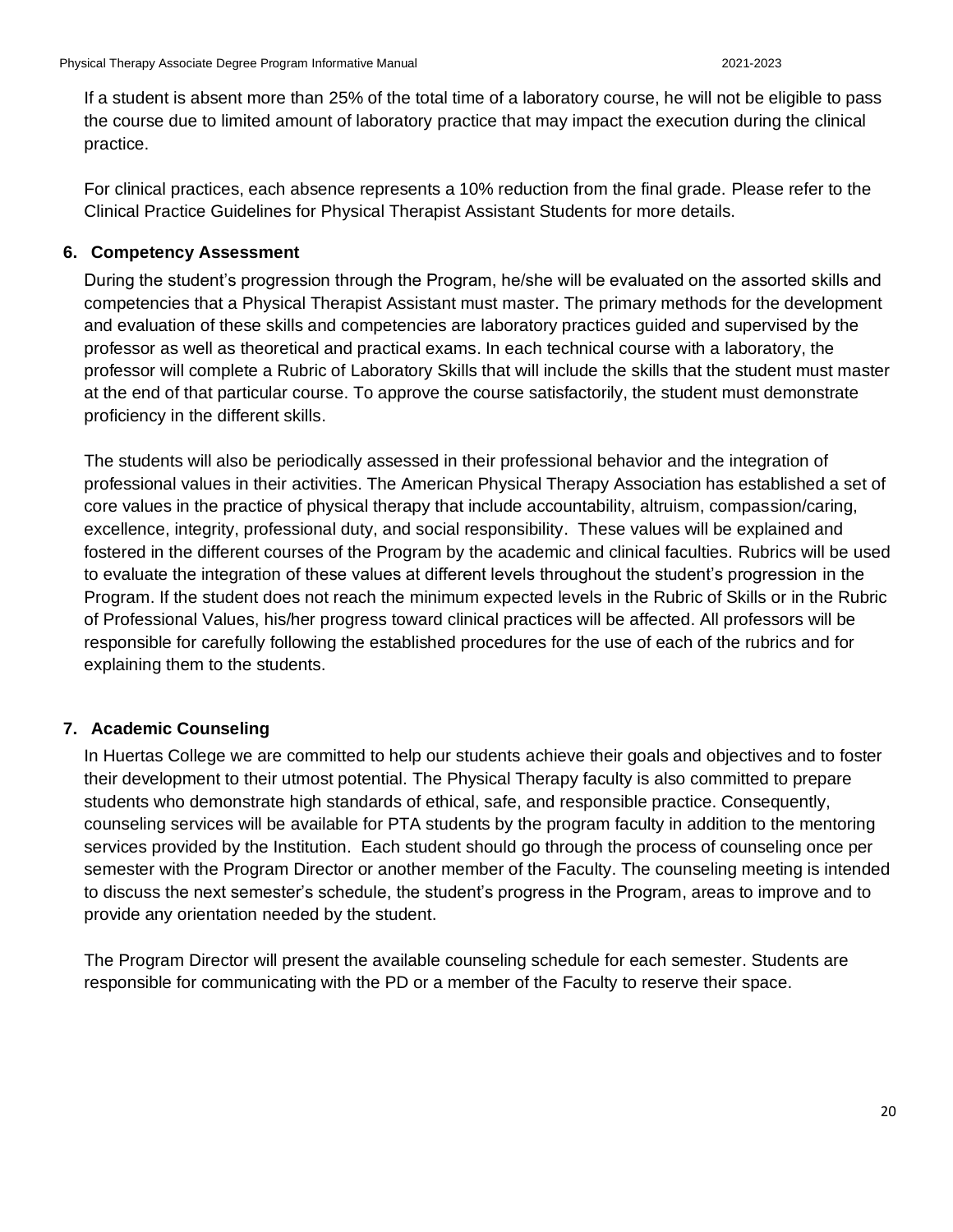#### <span id="page-20-0"></span>**8. General Procedures for Retention, Recruitment, and Early Detection of Needs**

One of the main goals of the Physical Therapy Associate Degree Program is to graduate Physical Therapist Assistants who are committed to offering services of the highest quality. To attain this goal, the recruitment of committed students who are capable of meeting the demands of the Program, and eventually, the demand of the profession is essential. For the Program, it is also important to offer students the tools that they will need to achieve effective progress throughout its sequence. This will result in keeping a stable enrollment and in achieving a graduation percentage that meets the expectations of the profession and the needs of the community. For these reasons, in addition to the policies and procedures that the Institution practices for student retention, the Physical Therapy Associate Degree Program carries out a series of actions whose main purpose is to keep a good retention percentage as well as to ensure that students progress effectively through the curriculum and meet the expectations of the Program.

The procedures described below are applicable to the Program's students and they will be implemented by the Program's faculty. The Program Director will be in charge of ensuring full compliance with these procedures in collaboration with the Dean of the School of Health.

- I. Recruitment:
	- 1. Each student interested in entering the Program will go through a general orientation and evaluation process before going through the admission process.
	- 2. The initial evaluation will be carried out by personnel from the Guidance and Counseling Office and will be aimed at evaluating the following:
		- Feasibility of the student being a full-time daytime student
		- Graduation or transfer GPA of 2.50 or more
		- Possibility of the student traveling long distances to attend the assigned practice center
		- Up to date immunizations
		- Viability of covering the Program's necessary expenses and financial aids
		- Reasons for wanting to study the profession
	- 3. Once the student goes through the initial orientation and evaluation, he/she will be invited for a virtual orientation regarding the Physical Therapy Assistant profession and general aspects of the program.
	- 4. Once the student attends the virtual orientation, he/she will be invited for the Faculty interview process (please refer to the *Admissions Criteria and Process* section of the manual) and admission test.
	- 5. The student must submit a letter of recommendation document. Please refer to Huertas College webpage for detail instructions [\(https://huertas.edu/hc/wp-content/uploads/2021/03/Admission](https://huertas.edu/hc/wp-content/uploads/2021/03/Admission-requirements-instructions.pdf)[requirements-instructions.pdf\)](https://huertas.edu/hc/wp-content/uploads/2021/03/Admission-requirements-instructions.pdf) and document [\(https://huertas.edu/hc/wp](https://huertas.edu/hc/wp-content/uploads/2021/03/HC-Recommendation-Letter-2021.pdf)[content/uploads/2021/03/HC-Recommendation-Letter-2021.pdf\)](https://huertas.edu/hc/wp-content/uploads/2021/03/HC-Recommendation-Letter-2021.pdf)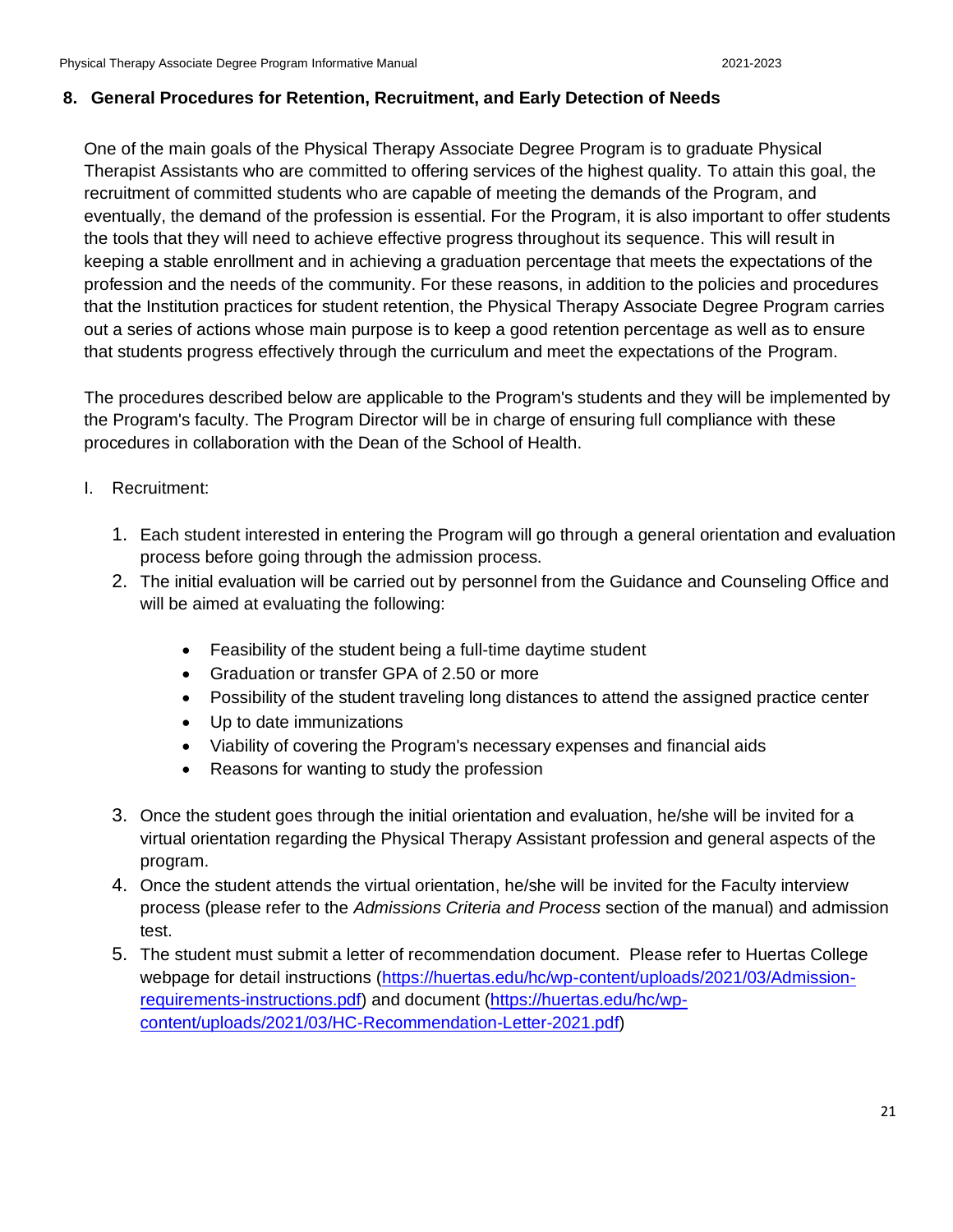- 6. When the students are chosen, they will be requested to attend a Program orientation regarding the policies and procedures related to classes, laboratories, and clinical practices. Students must sign an informed consent form about their participation in the activities of the Program.
- II. Early Detection of Needs
	- 1. Each student enrolled in the Program must go through the guidance and counseling process once per semester (see section above, *Academic Counseling*).
	- 2. The Program will offer a tutoring program for concentration courses each semester. Students with academic deficiencies will be referred to tutoring with the Program's faculty. Each professor will be responsible for identifying these deficiencies and for referring the student immediately.
	- 3. Huertas College has a tutoring program for general education courses, including anatomy and human physiology. The student who has difficulties in any of these courses will also be referred to tutoring.
	- 4. Each student referred to tutoring for laboratory skills will be reevaluated and must demonstrate improvement in his/her performance and competency level in order to advance in the program; otherwise the student will not approve the course.
	- 5. All students will go through a process of formal evaluation of competencies prior to the start of their first clinical experience. This evaluation is meant to verify if students have the skills that are required for clinical practice and to detect pre-existing deficiencies or weaknesses.
	- 6. The student who does not approve the formal evaluation of competencies will not be able to start the clinical practice at the appointed time, even if he/she has completed the pre-requisite courses. A tutoring plan will be established for this student and upon satisfactorily completing it the student will advance to clinical practice.
	- 7. Each professor is responsible for maintaining effective communication with students, so if a student incurs in absenteeism without previous notice, he/she will be called by the professor of the course to verify his/her status. If the professor is unable to locate the student, the issue will be documented and referred to the Guidance and Counseling Office.
	- 8. Any student who is having academic, behavior or absenteeism problems will be requested for counseling with the Program Director or the Clinical Education Coordinator.
	- 9. The following cases will be referred to the Guidance and Counseling Office once they have received orientation by the faculty but do not demonstrate changes or improvements in their performance:
		- $\checkmark$  Students with more than 3 consecutive and unjustified absences to a class or laboratory
		- $\checkmark$  Students with more than 4 random absences to laboratories within a one-month period
		- $\checkmark$  Students who are below the minimum expected GPA at mid-semester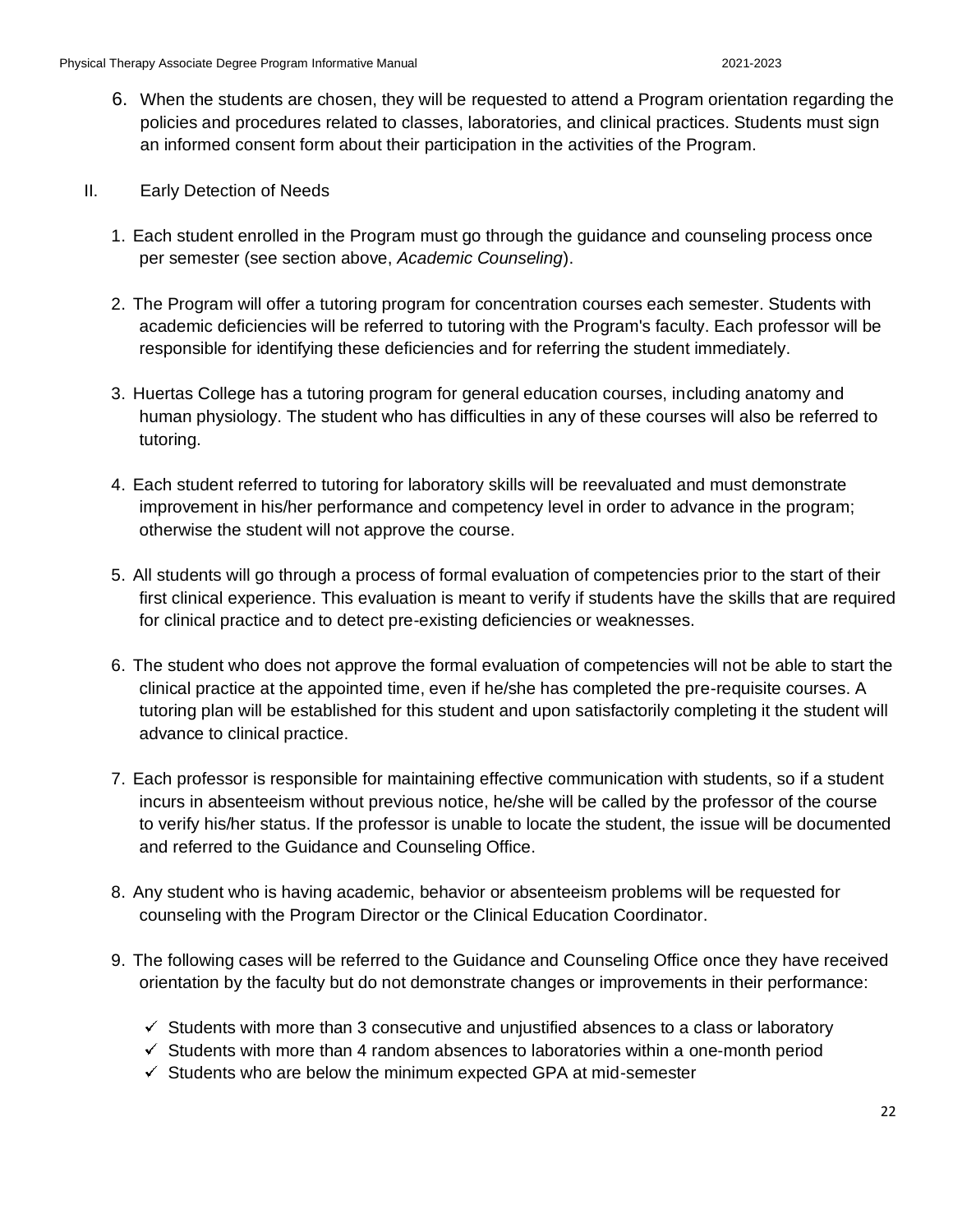- $\checkmark$  Students who have been referred to tutoring and have not complied
- $\checkmark$  Student with behavior and attitude problems who are not complying with the Program's policies
- $\checkmark$  Students with personal problems and situations that are affecting their performance and progress in the Program
- $\checkmark$  Any other situation or problem that is identified as a risk to the student
- 10. The Program's faculty will always be available to address any situation that may be affecting the student. Students must always approach the Program Director first to notify him/her about situations or problems or to seek his/her advice. If the problem concerns clinical practice situations, students must approach the Clinical Practice Coordinator first, and then the Program Director if necessary.

For specific policies or procedures regarding the evaluation of laboratory competencies and clinical practice requisites, students must refer to the *Policies and Procedures for Laboratories Handbook* and the *Clinical Practice Handbook* respectively. They must also refer to the syllabus of each particular course.

For other retention policies and procedures of Huertas College applicable to all students, please refer to the Student Handbook, available at [\(https://huertas.edu/hc/wp-content/uploads/2020/07/STUDENT-HANDBOOK-](https://huertas.edu/hc/wp-content/uploads/2020/07/STUDENT-HANDBOOK-2018-2021.pdf)[2018-2021.pdf\)](https://huertas.edu/hc/wp-content/uploads/2020/07/STUDENT-HANDBOOK-2018-2021.pdf) .

### **Other Policies and Procedures**

#### <span id="page-22-1"></span><span id="page-22-0"></span>**1. Student Privacy and Confidentiality**

The Registrar's Office has the fundamental responsibility of safeguarding student records that contain personal and academic information. Each file will be kept in strict confidentiality in compliance with the Family Educational Rights and Privacy Act *(*FERPA*)* of 1974.

In addition to the academic file, the PTA Program will maintain a student file with information regarding academic and clinical performance, medical information, and other information such as the informed consent, and copies of documents required for clinical practices. This file will be kept in a locked file cabinet located in the Program Coordinator's office; the disclosure of any information to other parties will be carried out only upon the student's written authorization.

In addition, in keeping with this privacy policy, the program will attempt to maintain privacy/confidentiality in the following manner:

- $\checkmark$  Exams and quizzes will be returned in a manner that does not expose the resulting grade.
- $\checkmark$  After practical exams and skill checks, the professor must provide immediate feedback with only the student present. When necessary and appropriate, with the student's permission, the professor may provide feedback in front of other students.
- $\checkmark$  Students must have a private username and password to access their grades electronically. Each student will only have access to his/her grades specifically.
- $\checkmark$  The online instructional program Moodle will be used to make program handbooks and specific course documents accessible. For this program, the login process also requires a username and password, which only the student should know.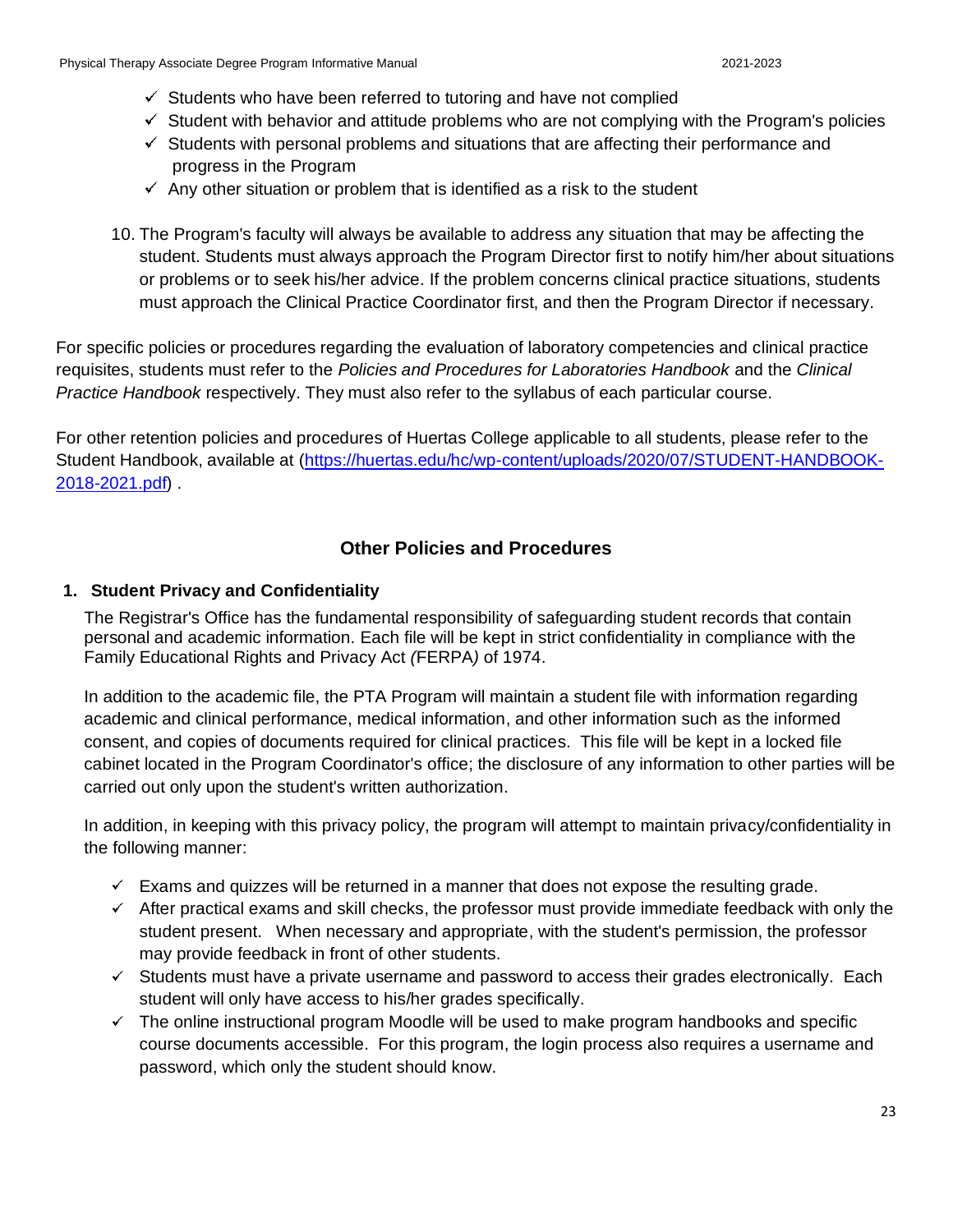#### <span id="page-23-0"></span>**2. Security in Off Campus Activities**

In order to provide quality educational experiences, some off-campus activities will be schedule by the PTA Program Faculty. Activities are only for educational purposes and can include field trips to Physical Therapy Facilities to observe specific procedures and to participate in college community activities, among others. The activities are schedule for educational purposes, and it could require an active participation of students and observation of therapeutic processes. For Huertas College, security is a priority. In order to secure an on-campus comparable security level for off-campus educational experiences, students must comply with the Institution policies and procedures. The following are general policies that will be applied to this kind of activities:

- $\checkmark$  The student must sign the Responsibility Release Form
- $\checkmark$  The Institution will provide transportation to the scheduled activities whenever possible.
- $\checkmark$  In order to minimize risks when students are engaged in off-campus educational experiences, a faculty member will accompany them to all off campus laboratory, field trips, or community activities.
- $\checkmark$  The faculty member will assess the overall safety of the environment and will remove students if it is found to be unsafe or inappropriate.
- $\checkmark$  The student's attendance will be taken at the event. Each professor will be responsible for supervising a maximum of ten (10) students.
- $\checkmark$  For emergency situations, the faculty member will follow the emergency protocol established in the Institution's First Aid Protocol for the management of emergency situations.
- $\checkmark$  Students must approach the professor in charge for any kind of situation that occurred during the activity.
- $\checkmark$  The student will be covered by the Institution's insurance.

#### <span id="page-23-1"></span>**3. Policy for Dismissal from the Program for Inappropriate Conduct or Dishonesty**

The faculty of the Physical Therapy Associate Degree Program and the Institution's personnel expect the students to exhibit honest and disciplined behavior. The Physical Therapist Assistant Student is expected to observe the Institution's rules of behavior and the ethical standards for Physical Therapist Assistants [\(https://www.apta.org/apta-and-you/leadership-and-governance/policies/standards-of-ethical-conduct-for](https://www.apta.org/apta-and-you/leadership-and-governance/policies/standards-of-ethical-conduct-for-the-physical-therapist-assistant)[the-physical-therapist-assistant\)](https://www.apta.org/apta-and-you/leadership-and-governance/policies/standards-of-ethical-conduct-for-the-physical-therapist-assistant). If a member of the academic or clinical faculties identifies inappropriate behavior or dishonest actions in a student, he/she must notify the Program Director (PD) or the Academic Coordinator of Clinical Education (ACCE) immediately. The professor or instructor must also document the incident in detail.

- If the incident occurred during the clinical practice, the Clinical Instructor (CI) must notify the ACCE within the next 24 hours. The ACCE will visit the practice center or ask the student not to attend the practice and then invite the CI and the student to a meeting.
- The PD will meet with the faculty, the ACCE, the course's professor, and if necessary, members of the clinical faculty.
- The student will be allowed to present his/her point of view or version of the facts and it is documented.
- The PD, faculty, and CI will meet to decide if the inappropriate conduct or dishonest action of the student (cheating in a test, stealing an exam, falsification of documents, etc.) represents a conflict for executing the fundamental responsibilities of a Physical Therapist Assistant Student (PTAS).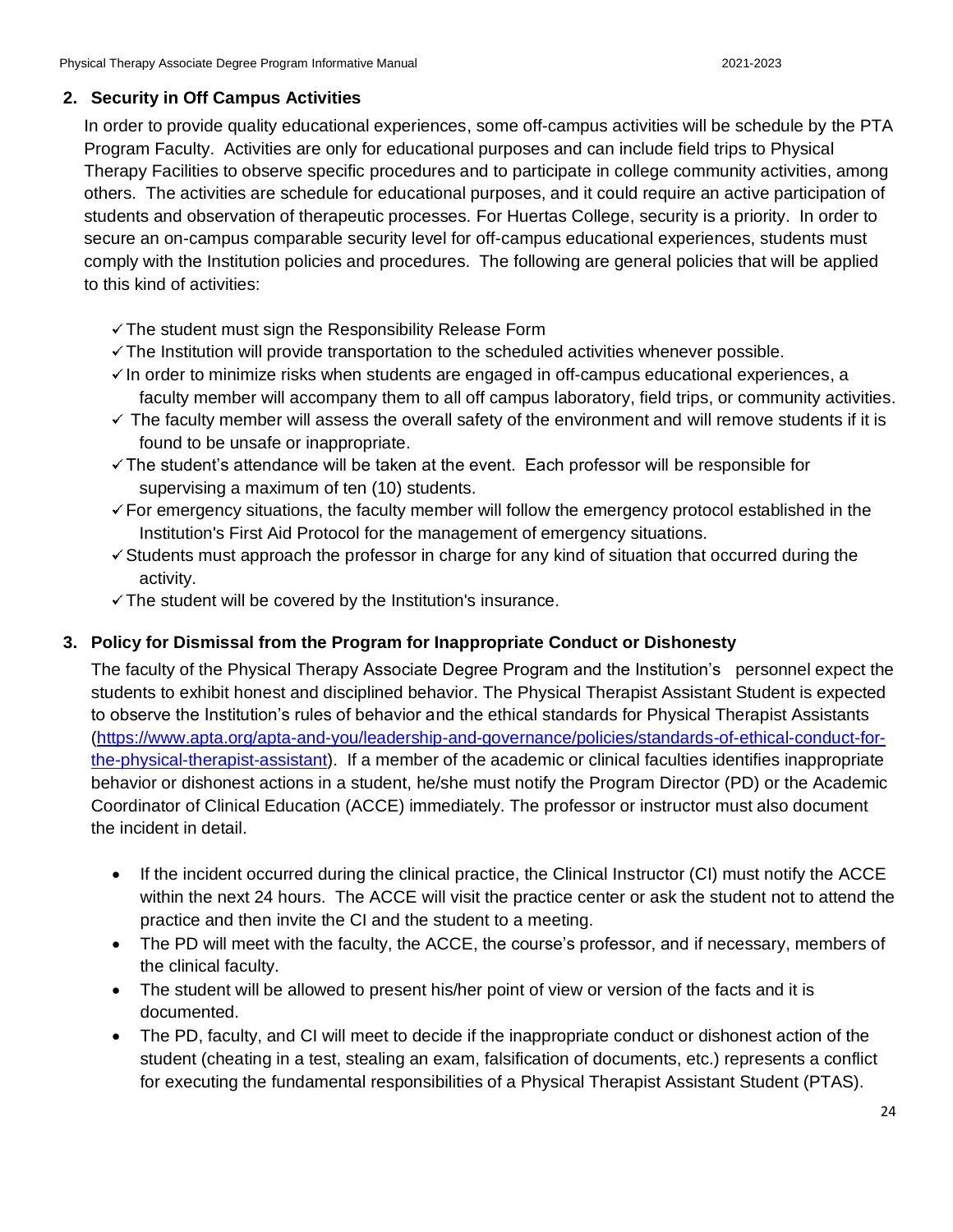- If the PD determines that the inappropriate conduct or dishonest action of the student infringes the rules and regulations of the Institution and the clinical facility and is an obstacle for performing the responsibilities of a PTAS in compliance with ethical standards, the student will be dismissed from the Program.
- If the student wants to appeal this decision, he/she must follow the process stipulated in the Institutional Catalog. (www.huertas.edu)
- Refer to the Institutional Catalog for other disciplinary rules and procedures, disciplinary actions, appeal process, and procedures for submitting grievances.

### <span id="page-24-0"></span>**4. Comments and Grievances from Individuals Outside the Institution**

Huertas College is a community college that engages in continuous and systematic evaluations and improvement of the academic programs, policies and procedures. For this reason, we are committed to welcome all comments, complaints, suggestions, ideas, and constructive criticism as part of that process. Individuals in the community who do not have a formal affiliation with this institution, including but not limited to, clinical education sites, employers of graduates, and the general public will be able to provide comments according to the following policy:

- Comments must be provided in writing and signed by the author. Anonymous submissions will not be acknowledged.
- Comments must be submitted in writing and signed by the author to the following address: Huertas College

Physical Therapy Associate Degree Program PO BOX 8429

Caguas, PR 00726

- Clinical Instructors, Physical Therapy Supervisors, or CCCE are asked to initially direct complaints to the ACCE. If adequate response is not received within a reasonable time frame, the complaint should be directed to the Program Director.
- The Program Director will notify this to the Dean of Academic Affairs, shall respond to all comments within ten (10) days to further discuss and resolve the issue. If satisfactory resolution is not or cannot be reached, an appeal may be made to the Dean of Academic Services within seven (7) days. The Dean of Academic Affairs will not become involved until all attempts to resolve the issue with the Program Director have been exhausted, unless the comment is directly related to the performance of the Program Director and the Associated Dean of Academic Affairs.
- Records of all correspondence will be confidentially maintained by the Program Director and the Associated Dean of Academic Affairs for three (3) years. These records will not be open to the public.

### <span id="page-24-1"></span>**5. Withdrawal Policy**

Students considering withdrawal from the program for any reason whatsoever should discuss this matter with the Program Director. This process must be completed by the student following the rules and policies established by Huertas College for this procedure which are detailed in the Institutional Catalog [\(https://huertas.edu/hc/wp-content/uploads/2021/05/ENG-CATALOG-2019-2023.pdf\)](https://huertas.edu/hc/wp-content/uploads/2021/05/ENG-CATALOG-2019-2023.pdf) .

### <span id="page-24-2"></span>**6. Readmission Policy**

A student who interrupts his/her studies for a semester or more and wishes to continue is considered a reentry student. This candidate will be evaluated by the Program faculty and personnel of the Orientation and Retention Office to determine his/her Satisfactory Academic Progress. A maximum interruption of two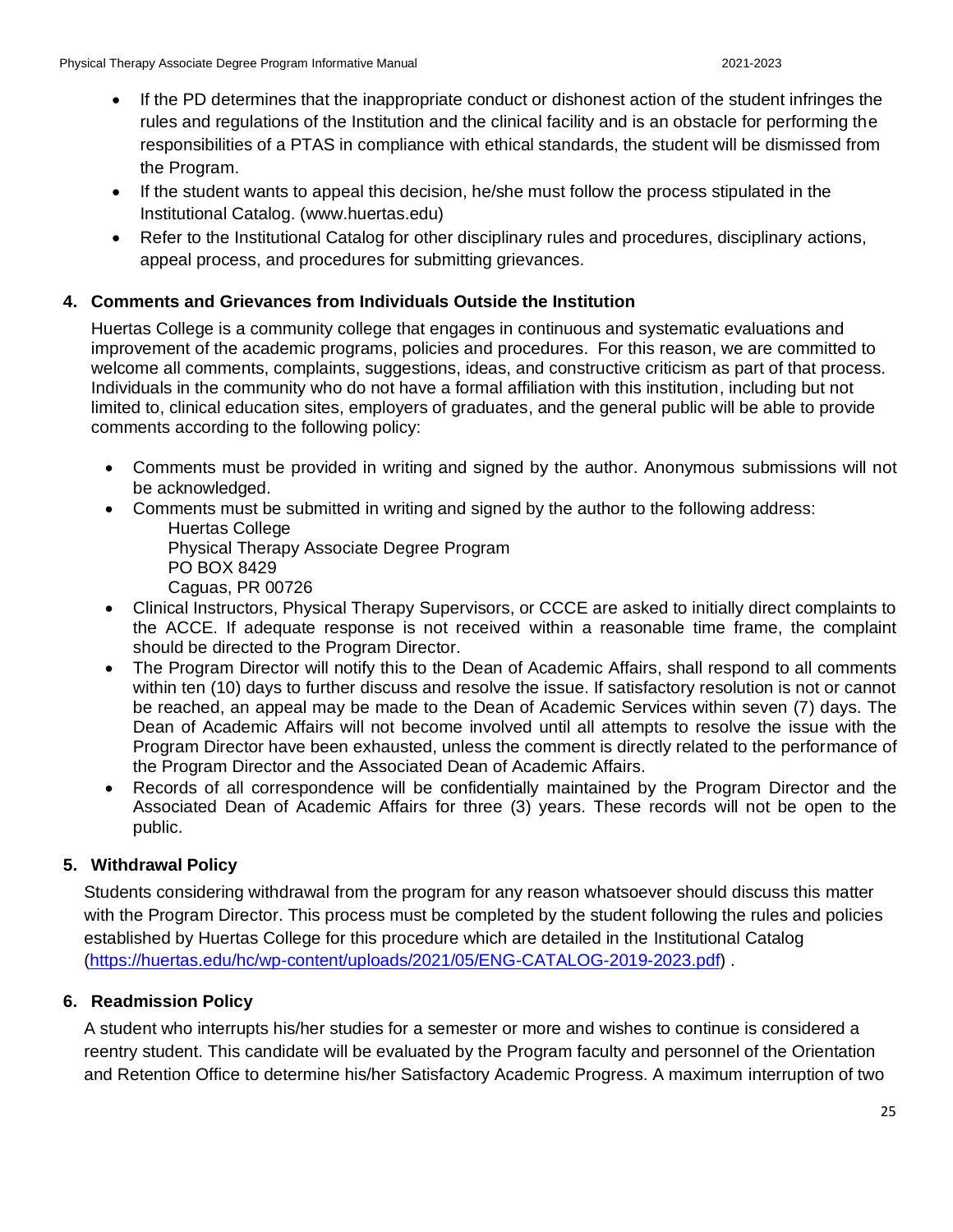years is recommended for this program and the student will have only 1 opportunity to be evaluated for program readmission. The process below must be followed:

- $\checkmark$  The student must complete the application provided at the Registrar's Office for that purpose and pay the non-refundable reentry fee.
- $\checkmark$  The student will be evaluated by personnel of the Orientation and Retention Office to determine his/her Satisfactory Academic Progress.
- $\checkmark$  The student will have an orientation with the Financial Aid Officer about feasibility of payment.
- The student will take an exam to evaluate knowledge of courses taken. The **readmission student must approve the exam with a 70% or more. The student will have one opportunity to take the general knowledge readmission exam.**
- $\checkmark$  Faculty will have a meeting to evaluate the student readmission intention. The Program's faculty will determine the appropriateness of allowing the student to reenter, taking into consideration the reasons and justification offered by the student, the availability of space, and the student's potential to complete the Program. This determination will be made on a case-by-case basis.
- $\checkmark$  The student reentering the Program will begin in the semester in which he/she did not approve the courses. The student is responsible for maintaining and demonstrating the ability to perform satisfactorily all previously learned skills. The student may have to take some practical exams before reentering the program. The appropriateness of this option will be discussed and determined by the faculty of the Program according to the student's case.
- $\checkmark$  The student will have a meeting with the Program Director and Faculty where the Student readmission detailed evaluation will be discussed.

### <span id="page-25-0"></span>**7. Dress Code**

Students are required to attend classes in appropriate attire; casual and comfortable clothing is recommended. For the laboratories, the students must wear a special uniform which is described in the Laboratory Safety Manual. A uniform conforming to the rules of the practice centers must be used for clinical practice. The Institution give the student a free uniform; the student will be responsible for acquiring additional uniforms. The student will be notified in advance to allow him/her to obtain the uniform in a timely manner. In general terms, the following is forbidden:

- Short pants (above the knees)
- Low necklines in women
- See through or without sleeves blouses
- Open and loose sandals
- Artificial fingernails
- Jewelry (except for small earrings, wedding or engagement ring, and watch)
- Earrings in men
- Visible body piercings
- Hair must be a normal and natural color (blue, green, pink, or orange hair, among others, will not be allowed)

Students who do not abide by these rules will not be allowed to participate in classes. Persistent infringement of these rules will significantly affect a student's progress and may even result in dismissal from the Program. Students must comply with the laboratories and clinical practice uniform as stipulated on